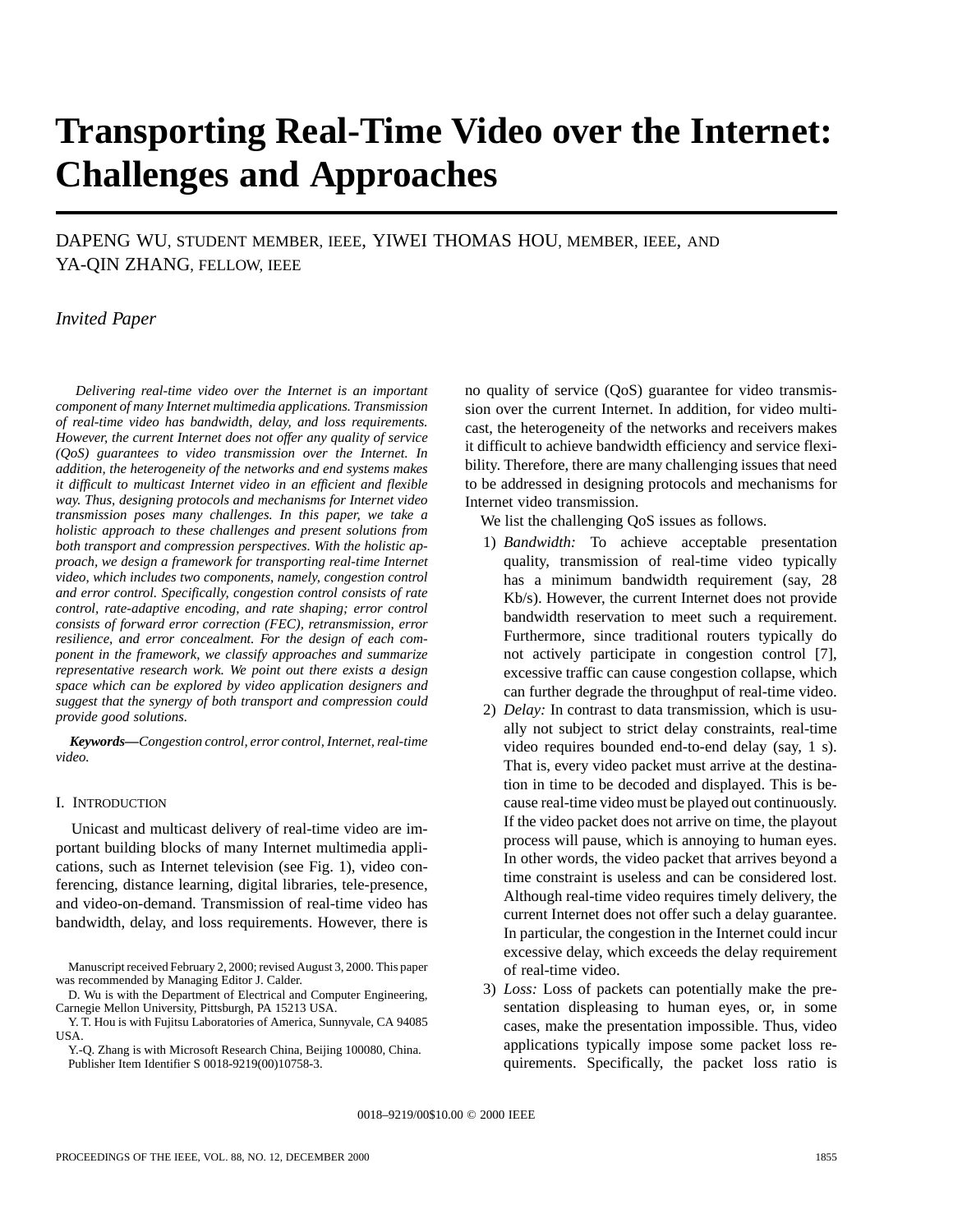

**Fig. 1.** Internet television uses multicast (point-to-multipoint communication) instead of unicast (point-to-point communication) to deliver real-time video so that users can share the common links to reduce bandwidth usage in the network.



**Fig. 2.** (a) Unicast video distribution using multiple point-to-point connections. (b) Multicast video distribution using point-to-multipoint transmission.

required to be kept below a threshold (say, 1%) to achieve acceptable visual quality. Although real-time video has a loss requirement, the current Internet does not provide any loss guarantee. In particular, the packet loss ratio could be very high during network congestion, causing severe degradation of video quality.

Besides the above QoS problems, for video multicast applications, there is another challenge coming from the *heterogeneity* problem. Before addressing the heterogeneity problem, we first describe the advantages and disadvantages of unicast and multicast. The unicast delivery of real-time video uses point-to-point transmission, where only one sender and one receiver are involved. In contrast, multicast delivery of real-time video uses point-to-multipoint transmission, where one sender and multiple receivers are involved. For applications such as video conferencing and Internet television, delivery using multicast can achieve high bandwidth efficiency since the receivers can share links. On the other hand, unicast delivery of such applications is inefficient in terms of bandwidth utilization. An example is given in Fig. 2, where, for unicast, five copies of the video content flow across Link 1 and three copies flow across Link 2 as shown in Fig. 2(a). In contrast, the multicast removes this replication. That is, there is only one copy of the video content traversing any link in the network [Fig. 2(b)], resulting in substantial bandwidth savings. However, the efficiency of multicast is achieved at the cost of losing the service flexibility of unicast (i.e., in unicast, each receiver can individually negotiate service parameters with the source). Such lack of flexibility in multicast can be problematic in a heterogeneous network environment, which we elaborate as follows.

*Heterogeneity:* There are two kinds of heterogeneity, namely, *network heterogeneity* and *receiver heterogeneity*. Network heterogeneity refers to the subnetworks in the Internet having unevenly distributed resources (e.g., processing, bandwidth, storage, and congestion control policies). Network heterogeneity could make different users experience different packet loss/delay characteristics. Receiver heterogeneity means that receivers have different or even varying latency requirements, visual quality re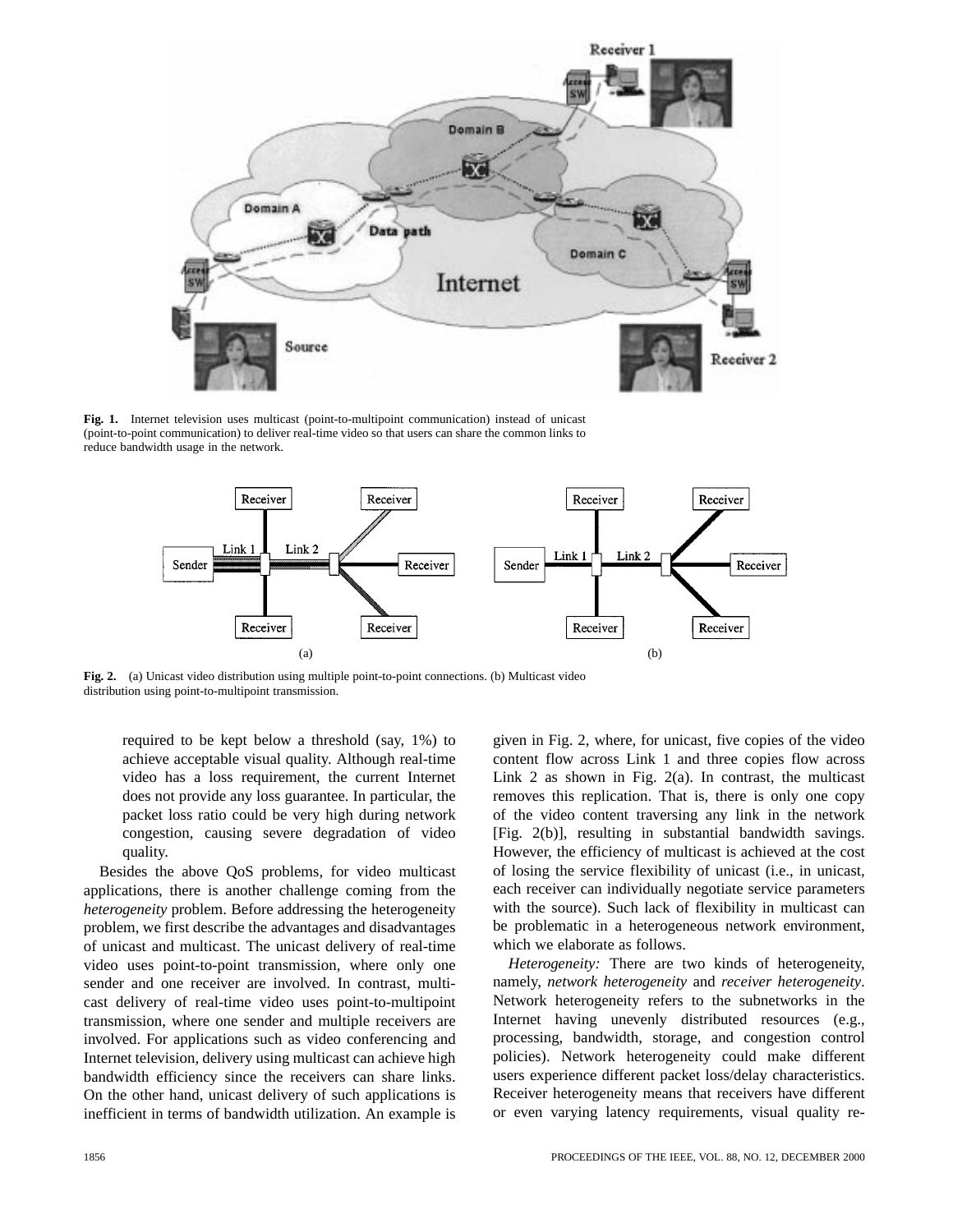quirements, and/or processing capability. For example, in live multicast of a lecture, participants who want to ask questions and interact with the lecturer desire stringent real-time constraints on the video while passive listeners may be willing to sacrifice latency for higher video quality.

The sharing nature of multicast and the heterogeneity of networks and receivers sometimes present a conflicting dilemma. For example, the receivers in Fig. 2(b) may attempt to request different video quality with different bandwidth. But only one copy of the video content is sent out from the source. As a result, all the receivers have to receive the same video content with the same quality. It is thus a challenge to design a multicast mechanism that not only achieves efficiency in network bandwidth, but also meets the various requirements of the receivers.

To address the above technical issues, two general approaches have been proposed. The first approach is *network-centric*. That is, the routers/switches in the network are required to provide QoS support to guarantee bandwidth, bounded delay, delay jitter, and packet loss for video applications (e.g., integrated services [6], [11], [42], [65] or differentiated services [2], [27], [35]). The second approach is solely *end system-based* and does not impose any requirements on the network. In particular, the end systems employ control techniques to maximize the video quality without any QoS support from the transport network. In this paper, we focus on the end system-based approach. Such an approach is of particular significance since it does not require the participation of the networks and is applicable to both the current and future Internet.

Extensive research based on the end system-based approach has been conducted and various solutions have been proposed. This paper aims at giving the reader a big picture of this challenging area and identifying a design space that can be explored by video application designers. We take a holistic approach to present solutions from both transport and compression perspectives. By transport perspective, we refer to the use of control/processing techniques without regard of the specific video semantics. In other words, these control/processing techniques are applicable to generic data. By compression perspective, we mean employing signal processing techniques with consideration of the video semantics on the compression layer. With the holistic approach, we design a framework that consists of two components, namely, *congestion control* and *error control*.

*1) Congestion Control:* Bursty loss and excessive delay have devastating effects on video presentation quality and they are usually caused by network congestion. Thus, congestion control is required to reduce packet loss and delay. One congestion control mechanism is *rate control* [5]. Rate control attempts to minimize network congestion and the amount of packet loss by matching the rate of the video stream to the available network bandwidth. In contrast, without rate control, the traffic exceeding the available bandwidth would be discarded in the network. To force the source to send the video stream at the rate dictated by the rate control algorithm, *rate-adaptive video encoding* [63] or *rate shaping* [18] is required. Note that rate control is from the transport perspective, while rate-adaptive video encoding is from the compression perspective; rate shaping is in both transport and compression domain.

*2) Error Control:* The purpose of congestion control is to prevent packet loss. However, packet loss is unavoidable in the Internet and may have a significant impact on perceptual quality. Thus, other mechanisms must be in place to maximize video presentation quality in the presence of packet loss. Such mechanisms include error-control mechanisms, which can be classified into four types, namely, *forward error correction (FEC), retransmission, error resilience*, and *error concealment*. The principle of FEC is to add extra (redundant) information to a compressed video bit stream so that the original video can be reconstructed the in presence of packet loss. There are three kinds of FEC: 1) channel coding; 2) source coding-based FEC; and 3) joint source/channel coding. The use of FEC is primarily because of its advantage of small transmission delay [14]. But FEC could be ineffective when bursty packet loss occurs and such loss exceeds the recovery capability of the FEC codes. Conventional retransmissionbased schemes such as automatic repeat request (ARQ) are usually dismissed as a means for transporting real-time video since the delay requirement may not be met. However, if the one-way trip time is short with respect to the maximum allowable delay, a retransmission-based approach (called delay-constrained retransmission) is a viable option for error control [38]. Error-resilient schemes deal with packet loss on the compression layer. Unlike traditional FEC (i.e., channel coding), which directly corrects bit errors or packet losses, error-resilient schemes consider the semantic meaning of the compression layer and attempt to limit the scope of damage (caused by packet loss) on the compression layer. As a result, error-resilient schemes could reconstruct the video picture with gracefully degraded quality. Error concealment is a post-processing technique used by the decoder. When uncorrectable bit errors occur, the decoder uses error concealment to hide the glitch from the viewer so that a more visually pleasing rendition of the decoded video can be obtained. Note that channel coding and retransmission recover packet loss from the transport perspective, while source coding-based FEC, error resilience, and error concealment deal with packet loss from the compression perspective; joint source/channel coding falls in both the transport and compression domain.

The remainder of this paper is organized as follows. Section II presents the approaches for congestion control. In Section III, we describe the mechanisms for error control. Section IV summarizes this paper and points out future research directions.

## II. CONGESTION CONTROL

There are three mechanisms for congestion control: rate control, rate-adaptive video encoding, and rate shaping. Rate control follows the transport approach, rate-adaptive video encoding follows the compression approach, and rate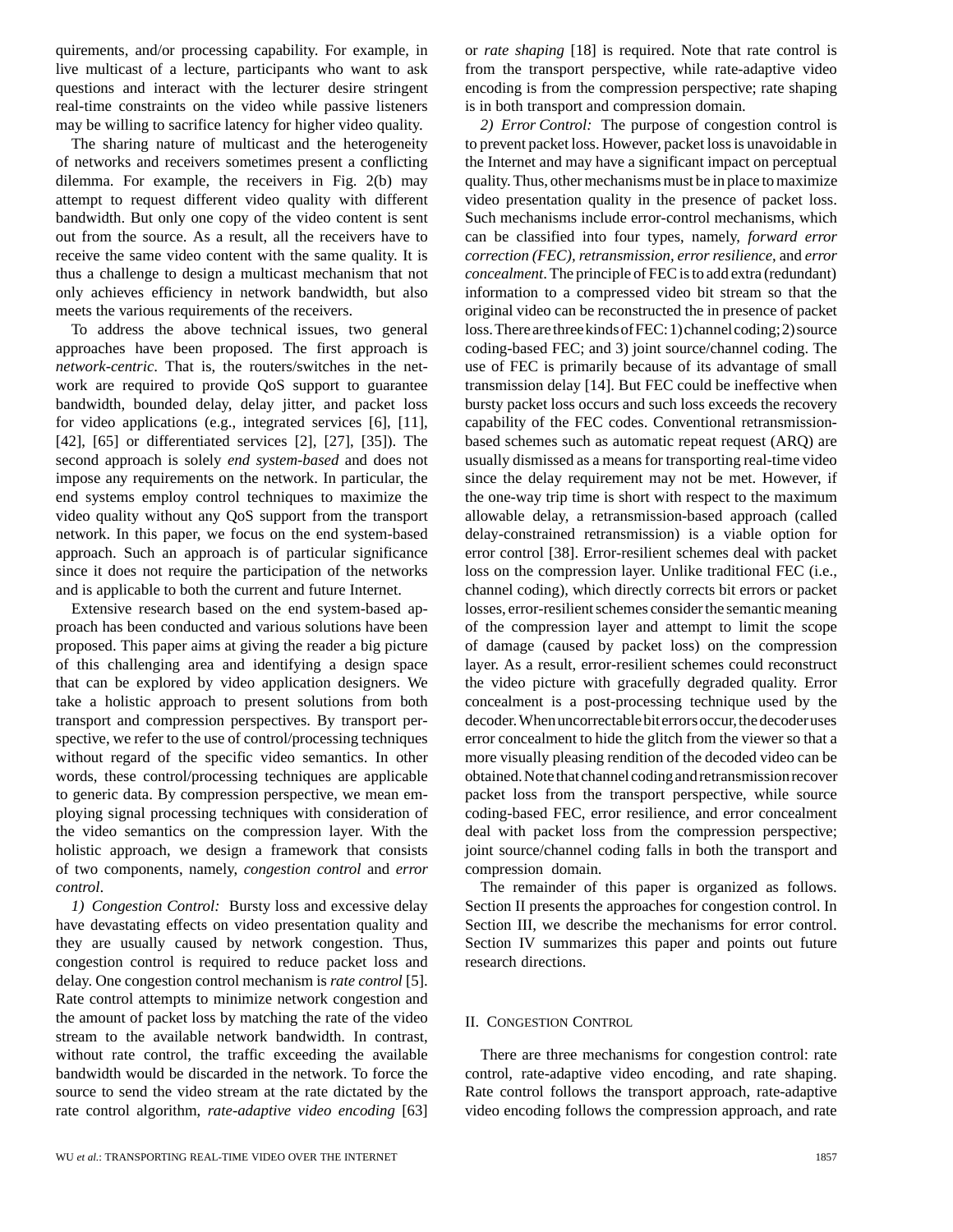

**Fig. 3.** Layered architecture for transporting real-time video.

shaping could follow either the transport approach or the compression approach.

For the purpose of illustration, we present an architecture including the three congestion-control mechanisms in Fig. 3, where the rate control is a source-based one (i.e., the source is responsible for adapting the rate). Although the architecture in Fig. 3 is targeted at transporting live video, this architecture is also applicable to stored video if the rate-adaptive encoding is excluded. At the sender side, the compression layer compresses the live video based on a rate-adaptive encoding algorithm. After this stage, the compressed video bit stream is first filtered by the rate shaper and then passed through the RTP/UDP/IP layers before entering the Internet, where RTP is real-time transport protocol [41]. Packets may be dropped inside the Internet (due to congestion) or at the destination (due to excess delay). Packets that are successfully delivered to the destination first pass through the IP/UDP/RTP layers before being decoded at the video decoder.

Under our architecture, a QoS monitor is maintained at the receiver side to infer network congestion status based on the behavior of the arriving packets, e.g., packet loss and delay. Such information is used in the feedback control protocol, which sends information back to the video source. Based on such feedback information, the rate control module estimates the available network bandwidth and conveys the estimated network bandwidth to the rate-adaptive encoder or the rate shaper. Then, the rate-adaptive encoder or the rate shaper regulates the output rate of the video stream according to the estimated network bandwidth. It is clear that the source-based congestion control must include: 1) rate control; 2) rate-adaptive video encoding; or 3) rate shaping.

We organize the rest of this section as follows. In Section II-A, we survey the approaches for rate control. Section II-B describes basic methods for rate-adaptive video encoding. In Section II-C, we classify methodologies for rate shaping and summarize representative schemes.

## *A. Rate Control: A Transport Approach*

Since TCP retransmission introduces delays that may not be acceptable for real-time video applications, UDP is usually employed as the transport protocol for real-time video streams [63]. However, UDP is not able to provide congestion control and overcome the lack of service guarantees in the Internet. Therefore, it is necessary to implement a control mechanism on the upper layer (higher than UDP) to prevent congestion.

There are two types of control for congestion prevention: *window-based* [26] and *rate-based* [52]. The window-based control, such as TCP, works as follows. It probes for the available network bandwidth by slowly increasing a congestion window (used to control how much data is outstanding in the network); when congestion is detected (indicated by the loss of one or more packets), the protocol reduces the congestion window greatly (see Fig. 4). The rapid reduction of the window size in response to congestion is essential to avoid network collapse. On the other hand, the rate-based control sets the sending rate based on the estimated available bandwidth in the network; if the estimation of the available network bandwidth is relatively accurate, the rate-based control could also prevent network collapse.

Since the window-based control, like TCP, typically couples retransmission, which can introduce intolerable delays, the rate-based control (i.e., rate control) is usually employed for transporting real-time video [63]. Existing rate control schemes for real-time video can be classified into three categories, namely, source-based, receiver-based, and hybrid rate control, which are described in Sections II-A1–II-A3.

*1) Source-Based Rate Control:* Under the source-based rate control, the sender is responsible for adapting the transmission rate of the video stream. The source-based rate control can minimize the amount of packet loss by matching the rate of the video stream to the available network band-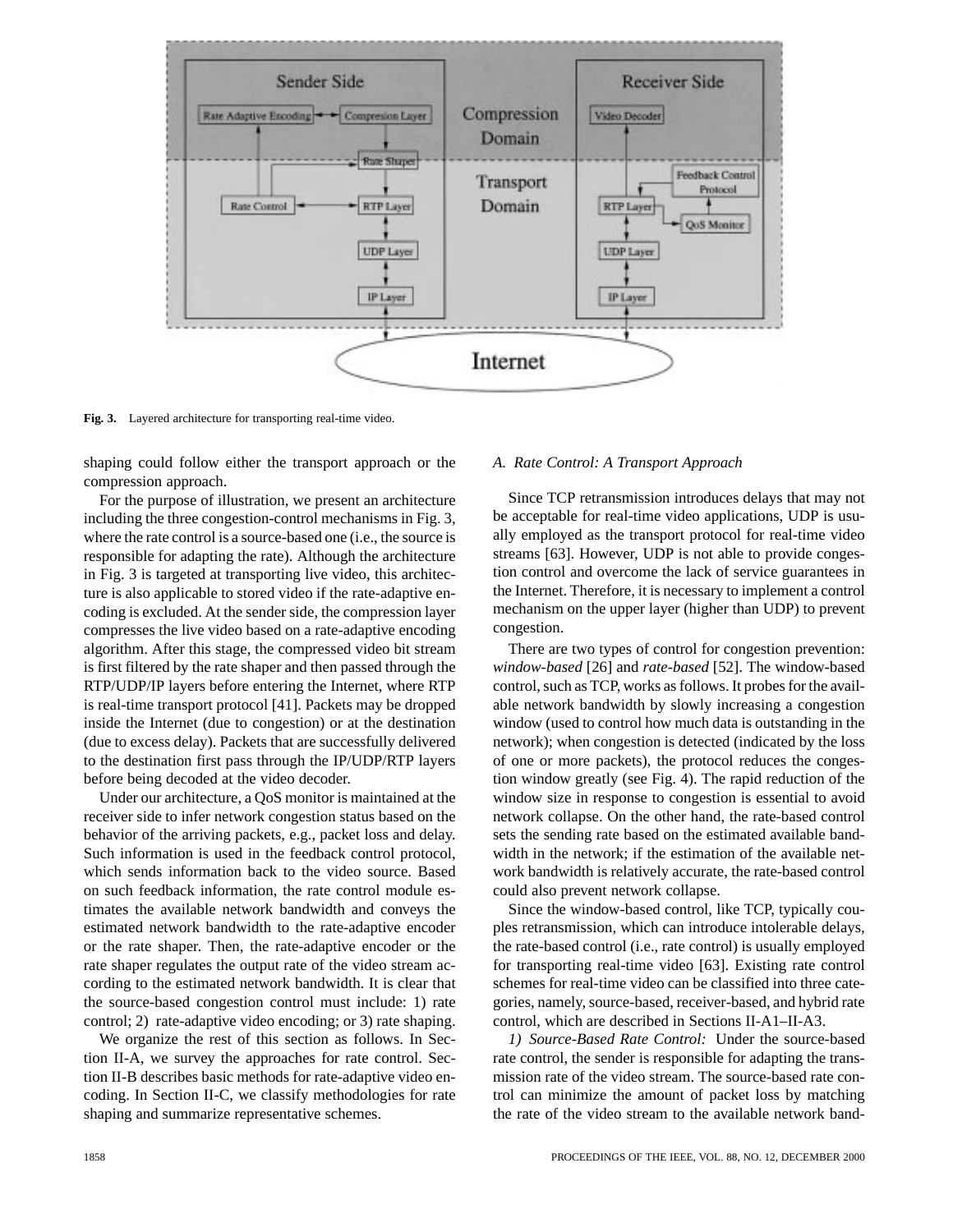

**Fig. 4.** Congestion window behavior under window-based control.

width. In contrast, without rate control, the traffic exceeding the available bandwidth could be discarded in the network.

Typically, feedback is employed by source-based rate control mechanisms to convey the changing status of the Internet. Based on the feedback information about the network, the sender could regulate the rate of the video stream. The source-based rate control can be applied to both unicast [63] and multicast [3].

For unicast video, the existing source-based rate control mechanisms can be classified into two approaches, namely, the probe-based approach and the model-based approach, which are presented as follows.

*Probe-Based Approach:* Such an approach is based on probing experiments. Specifically, the source probes for the available network bandwidth by adjusting the sending rate so that some  $Q$ oS requirements are met, e.g., packet loss ratio  $p$ is below a certain threshold  $P_{th}$  [63]. The value of  $P_{th}$  is determined according to the minimum video perceptual quality required by the receiver. There are two ways to adjust the sending rate: additive increase and multiplicative decrease (AIMD) [63], and multiplicative increase and multiplicative decrease (MIMD) [52]. The probe-based rate control could avoid congestion since it always tries to adapt to the congestion status, e.g., keep the packet loss at an acceptable level.

For the purpose of illustration, we briefly describe the source-based rate control based on additive increase and multiplicative decrease. The AIMD rate control algorithm is shown as follows [63]:

$$
\begin{aligned} \text{if } (p \leq P_{th}) \\ r &:= \min\{(r + \text{AIR}), \text{MaxR}\} \\ \text{else} \\ r &:= \max\{(\alpha \times r), \text{MinR}\} \end{aligned}
$$

where  $p$  is the packet loss ratio;  $P_{th}$  is the threshold for the packet loss ratio;  $r$  is the sending rate at the source; AIR is the additive increase rate; Max R and Min R are the maximum

rate and the minimum rate of the sender, respectively; and  $\alpha$ is the multiplicative decrease factor.

Packet loss ratio  $p$  is measured by the receiver and conveyed back to the sender. An example of source rate behavior under the AIMD rate control is illustrated in Fig. 5.

*Model-Based Approach:* Different from the probe-based approach, which implicitly estimates the available network bandwidth, the model-based approach attempts to estimate the available network bandwidth explicitly. This can be achieved by using a throughput model of a TCP connection, which is characterized by the following formula [19]:

$$
\lambda = \frac{1.22 \times \text{MTU}}{\text{RTT} \times \sqrt{p}} \tag{1}
$$

where  $\lambda$  is the throughput of a TCP connection; MTU (maximum transit unit) is the maximum packet size used by the connection; RTT is the round trip time for the connection; and  $p$  is the packet loss ratio experienced by the connection. Under the model-based rate control, (1) can be used to determine the sending rate of the video stream. That is, the rate-controlled video flow gets its bandwidth share like a TCP connection. As a result, the rate-controlled video flow could avoid congestion in a way similar to that of TCP, and can coexist with TCP flows in a "friendly" manner. Hence, the model-based rate control is also called "TCP friendly" rate control [57]. In contrast to this TCP friendliness, a flow without rate control can get much more bandwidth than a TCP flow when the network is congested. This may lead to possible starvation of competing TCP flows due to the rapid reduction of the TCP window size in response to congestion.

To compute the sending rate  $\lambda$  in (1), it is necessary for the source to obtain the MTU, RTT, and packet loss ratio  $p$ . The MTU can be found through the mechanism proposed by Mogul and Deering [34]. In the case when the MTU information is not available, the default MTU, i.e., 576 bytes, will be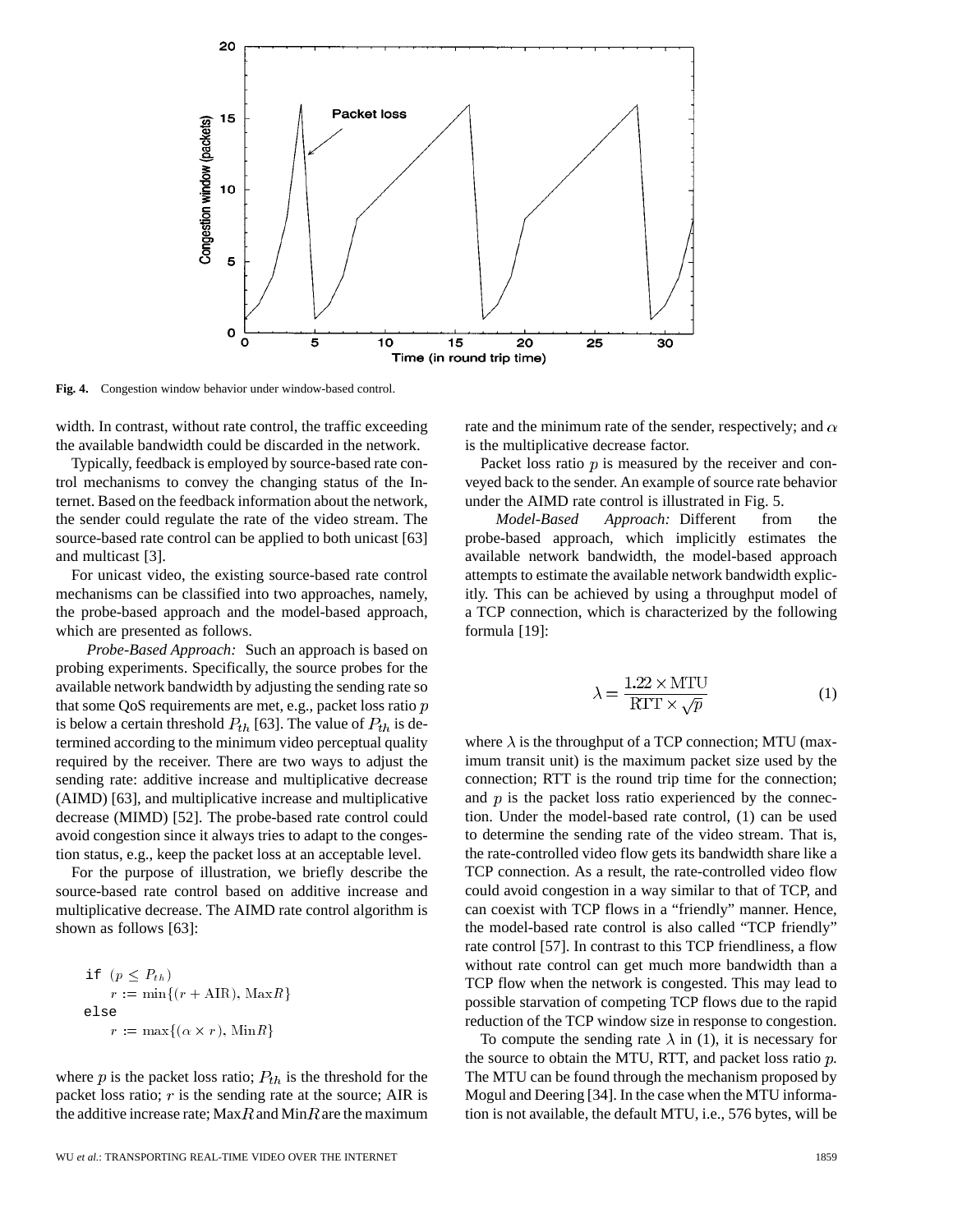

**Fig. 5.** Source rate behavior under the AIMD rate control.

used. The parameter RTT can be obtained through feedback of timing information. In addition, the receiver can periodically send the parameter  $p$  to the source in the time scale of the round trip time. Upon the receipt of the parameter  $p$ , the source estimates the sending rate  $\lambda$  and then a rate control action may be taken.

*Single-Channel Multicast versus Unicast:* For multicast under the source-based rate control, the sender uses a single channel or one IP multicast group to transport the video stream to the receivers. Thus, such multicast is called *single-channel multicast*.

For single-channel multicast, only the probe-based rate control can be employed [3]. A representative work is the IVS (INRIA video-conference system) [3]. The rate control in IVS is based on additive increase and multiplicative decrease, which is summarized as follows. Each receiver estimates its packet loss ratio, based on which, each receiver can determine the network status to be in one of the three states: UNLOADED, LOADED, and CONGESTED. The source solicits the network status information from the receivers through probabilistic polling, which helps to avoid feedback implosion.<sup>1</sup> This way, the fraction of UNLOADED and CONGESTED receivers can be estimated. Then, the source adjusts the sending rate according to the following algorithm:

if 
$$
(F_{\text{con}} > T_{\text{con}})
$$
  
\n $r := \max(r/2, \text{Min}R)$ ;  
\nelse if  $(F_{un} == 100\text{*})$   
\n $r := \min\{(r + \text{AIR}), \text{Max}R\}$ 

where  $F_{\text{con}}$ ,  $F_{un}$ , and  $T_{\text{con}}$  are fraction of CONGESTED receivers, fraction of UNLOADED receivers, and a preset threshold, respectively;  $r$ , Max $R$ , Min $R$ , and AIR are the

1Feedback implosion means that there are too many feedback messages for the source to handle.



**Fig. 6.** Tradeoff between bandwidth efficiency and service flexibility.

sending rate, the maximum rate, the minimum rate, and additive increase rate, respectively.

Single-channel multicast has good bandwidth efficiency since all the receivers share one channel [e.g., the IP multicast group in Fig. 2(b)]. But single-channel multicast is unable to provide service flexibility and differentiation to different receivers with diverse access link capacities, processing capabilities, and interests.

On the other hand, multicast video, delivered through individual unicast streams [see Fig. 2(a)], can offer differentiated services to receivers since each receiver can individually negotiate the service parameters with the source. But the problem with unicast-based multicast video is bandwidth inefficiency.

Single-channel multicast and unicast-based multicast are two extreme cases shown in Fig. 6. To achieve good tradeoff between bandwidth efficiency and service flexibility for multicast video, two mechanisms, namely, receiver-based and hybrid rate control, have been proposed, which we discuss as follows.

*2) Receiver-Based Control:* Under the receiver-based rate control, the receivers regulate the receiving rate of video streams by adding/dropping channels. In contrast to the sender-based rate control, the sender does not participate in rate control here. Typically, the receiver-based rate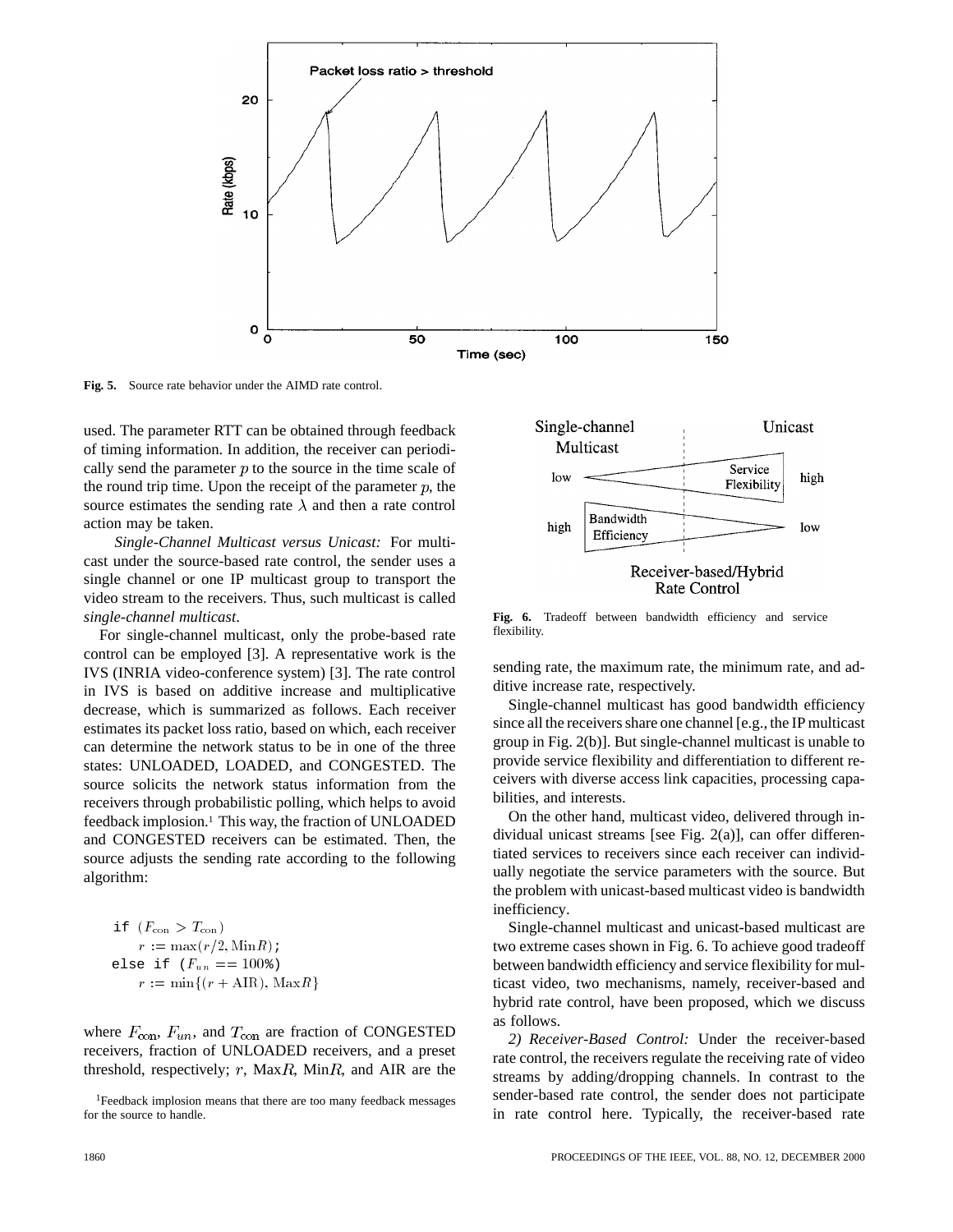

**Fig. 7.** Layered video encoding/decoding. D denotes the decoder.



**Fig. 8.** IP multicast for layered video.

control is applied to layered multicast video rather than unicast video. This is primarily because the source-based rate control works reasonably well for unicast video and the receiver-based rate control is targeted at solving the heterogeneity problem in the multicast case.

Before we address the receiver-based rate control, we first briefly describe layered multicast video as follows. At the sender side, a raw video sequence is compressed into multiple layers: a base layer (i.e., Layer 0) and one or more enhancement layers (e.g., Layers 1 and 2 in Fig. 7). The base layer can be independently decoded and it provides basic video quality; the enhancement layers can only be decoded together with the base layer and they further refine the quality of the base layer. This is illustrated in Fig. 7. The base layer consumes the least bandwidth (e.g., 64 Kb/s in Fig. 7); the higher the layer is, the more bandwidth the layer consumes (see Fig. 7). After compression, each video layer is sent to a separate IP multicast group. At the receiver side, each receiver subscribes to a certain set of video layers by joining the corresponding IP multicast group. In addition, each receiver tries to achieve the highest subscription level of video layers without incurring congestion. In the example shown in Fig. 8, each layer has a separate IP multicast group. Receiver 1 joins all three IP multicast groups. As a result, it consumes

1 Mb/s and receives all three layers. Receiver 2 joins the two IP multicast groups for Layer 0 and Layer 1 with bandwidth usage of 256 Kb/s. Receiver 3 only joins the IP multicast group for Layer 0 with bandwidth consumption of 64 Kb/s.

Like the source-based rate control, we classify existing receiver-based rate control mechanisms into two approaches, namely, the probe-based approach and the model-based approach, which are presented as follows.

*Probe-Based Approach:* This approach was first employed in receiver driven layered multicast (RLM) [33]. Basically, the probe-based rate control consists of two parts.

- a) When no congestion is detected, a receiver probes for the available bandwidth by joining a layer, which leads to an increase of its receiving rate. If no congestion is detected after the joining, the join-experiment is considered "successful." Otherwise, the receiver drops the newly added layer.
- b) When congestion is detected, the receiver drops a layer, resulting in reduction of its receiving rate.

The above control has a potential problem when the number of receivers becomes large. If each receiver carries out the above join-experiment independently, the aggregate frequency of such experiments increases with the number of receivers. Since a failed join-experiment could incur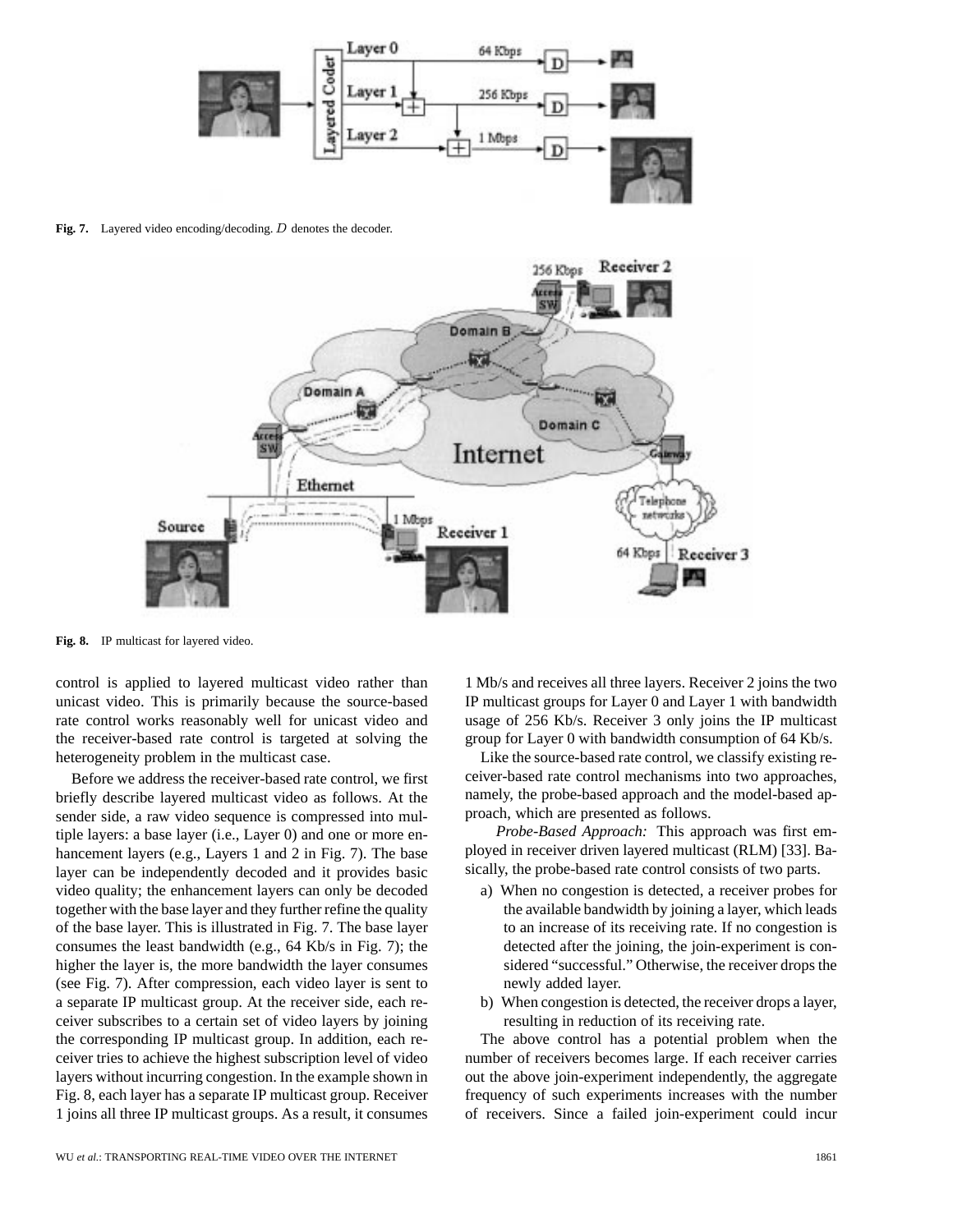

**Fig. 9.** Flowchart of the basic model-based rate control for a receiver.

congestion to the network, an increase of join-experiments could aggravate network congestion.

To minimize the frequency of join-experiments, a shared learning algorithm was proposed in [33]. The essence of the shared learning algorithm is to have a receiver multicast its intent to the group before it starts a join-experiment. This way, each receiver can learn from other receivers' failed joinexperiments, resulting in a decrease of the number of failed join-experiments.

The shared learning algorithm in [33] requires each receiver to maintain a comprehensive group knowledge base, which contains the results of all the join-experiments for the multicast group. In addition, the use of multicasting to update the comprehensive group knowledge base may decrease usable bandwidth on low-speed links and lead to lower quality for receivers on these links. To reduce message processing overhead at each receiver and to decrease bandwidth usage of the shared learning algorithm, a hierarchical rate control mechanism called layered video multicast with retransmissions (LVMR) [30] was proposed. The methodology of the hierarchical rate control is to partition the comprehensive

group knowledge base, organize the partitions in a hierarchical way and distribute relevant information (rather than all the information) to the receivers. In addition, the partitioning of the comprehensive group knowledge base allows multiple experiments to be conducted simultaneously, making it faster for the rate to converge to the stable state. Although the hierarchical rate control could reduce control protocol traffic, it requires installing agents in the network so that the comprehensive group knowledge base can be partitioned and organized in a hierarchical way.

*Model-Based Approach:* Unlike the probe-based approach which implicitly estimates the available network bandwidth through probing experiments, the model-based approach attempts to explicitly estimate the available network bandwidth. The model-based approach is based on the throughput model of a TCP connection, which was described in Section II-A1.

Fig. 9 shows the flowchart of the basic model-based rate control executed by each receiver, where  $\gamma_i$  is the transmission rate of Layer  $i$ . In the algorithm, it is assumed that each receiver knows the transmission rate of all the layers. For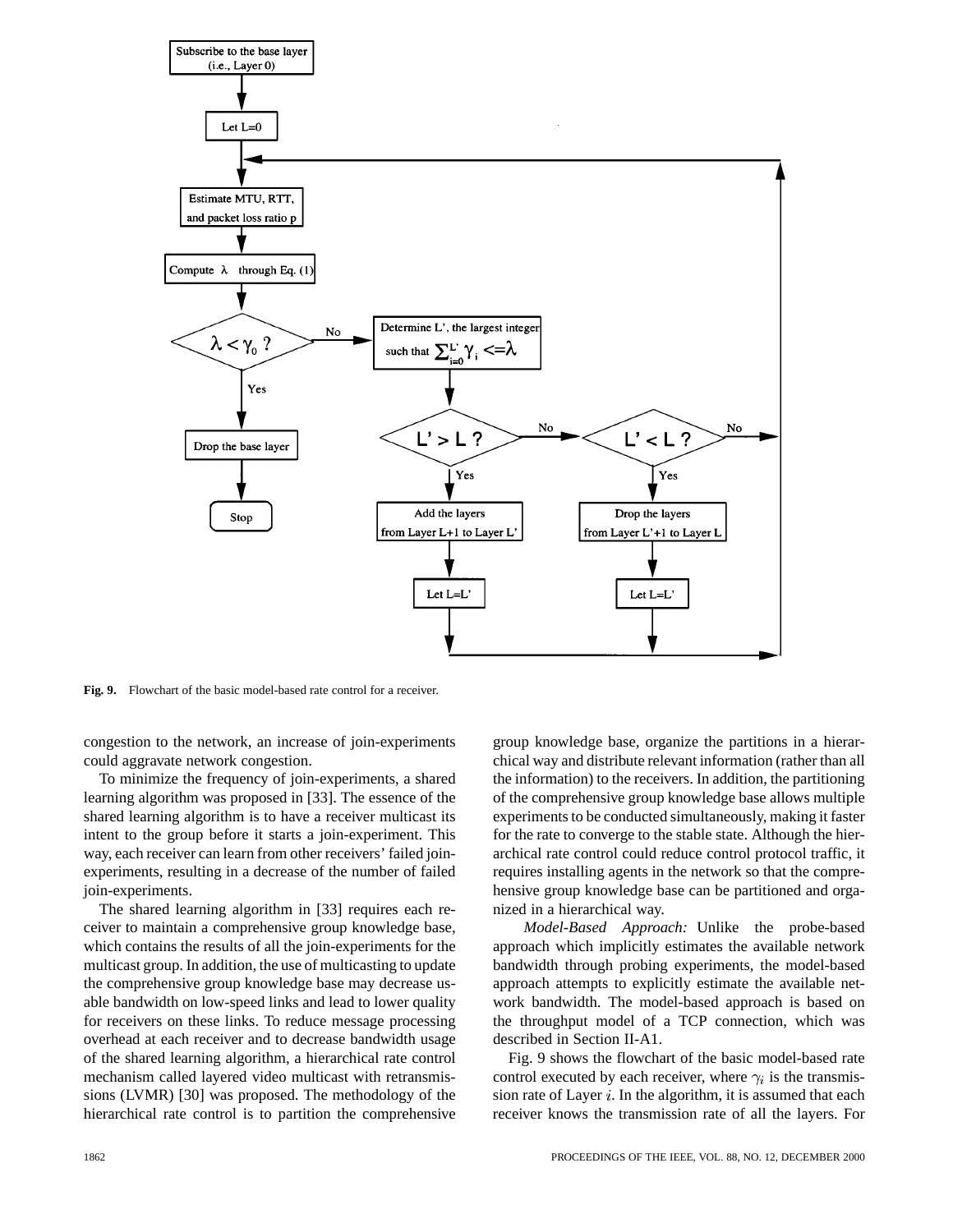the ease of description, we divide the algorithm into the following steps.

*Initialization:* A receiver starts with subscribing the base layer (i.e., Layer 0) and initializes the variable  $L$  to 0. The variable  $L$  represents the highest layer currently subscribed.

- *Step 1:* Receiver estimates MTU, RTT, and packet loss ratio  $p$  for a given period. The MTU can be found through the mechanism proposed by Mogul and Deering [34]. Packet loss ratio  $p$  can be easily obtained. However, the RTT cannot be measured through a simple feedback mechanism due to feedback implosion problem. A mechanism [53], based on RTCP protocol, has been proposed to estimate the RTT.
- *Step 2:* Upon obtaining MTU, RTT, and p for a given period, the target rate  $\lambda$  can be computed through (1).
- *Step 3:* Upon obtaining  $\lambda$ , a rate control action can be taken. If  $\lambda < \gamma_0$ , drop the base layer and stop receiving video (the network cannot deliver even the base layer due to congestion); otherwise, determine  $L'$ , the largest integer such that  $\sum_{i=0}^{L} \gamma_i \leq \lambda$ . If  $L' > L$ , add the layers from Layer  $L+1$  to Layer  $L'$ , and Layer becomes the highest layer currently subscribed  $(\text{let } L = L')$ ; if  $L' < L$ , drop layers from Layer  $L' + 1$  to Layer L, and Layer L' becomes the highest layer currently subscribed (let  $L = L'$ ). Return to Step 1.

The above algorithm has a potential problem when the number of receivers becomes large. If each receiver carries out the rate control independently, the aggregate frequency of join-experiments increases with the number of receivers. Since a failed join-experiment could incur congestion to the network, an increase of join-experiments could aggravate network congestion. To coordinate the joining/leaving actions of the receivers, a scheme based on synchronization points [55] was proposed. With small protocol overhead, the proposed scheme in [55] helps to reduce the frequency and duration of join-experiments, resulting in a smaller possibility of congestion.

*3) Hybrid Rate Control:* Under the hybrid rate control, the receivers regulate the receiving rate of video streams by adding/dropping channels while the sender also adjusts the transmission rate of each channel based on feedback information from the receivers. Since the hybrid rate control consists of rate control at both the sender and a receiver, previous approaches described in Sections II-A1 and II-A2 can be employed.

The hybrid rate control is targeted at multicast video and is applicable to both layered video [44] and nonlayered video [8]. Different from the source-based rate control framework where the sender uses a single channel, the hybrid rate control framework uses multiple channels. On the other hand, different from the receiver-based rate control framework where the rate for each channel is constant, the

hybrid rate control enables the sender to dynamically change the rate for each channel based on congestion status.

One representative work using hybrid rate control is destination set grouping (DSG) protocol [8]. Before we present the DSG protocol, we first briefly describe the architecture associated with DSG. At the sender side, a raw video sequence is compressed into multiple streams (called replicated adaptive streams), which carry the same video information with different rate and quality. Different from layered video, each stream in DSG can be decoded independently. After compression, each video stream is sent to a separate IP multicast group. At the receiver side, each receiver can choose a multicast group to join by taking into account of its capability and congestion status. The receivers also send feedback to the source, and the source uses this feedback to adjust the transmission rate for each stream.

The DSG protocol consists of two main components.

- a) *Rate Control at the Source:* For each stream, the rate control at the source is essentially the same as that used in IVS (see Section II-A1). But the feedback control for each stream works independently.
- b) *Rate Control at a Receiver:* A receiver can change its subscription and join a higher or lower quality stream based on network status, i.e., the fraction of UNLOADED, LOADED, and CONGESTED receivers. The mechanism to obtain the fraction of UNLOADED, LOADED, and CONGESTED receivers is similar to that used in IVS. The rate control at a receiver takes the probe-based approach as presented in Section II-A2.

# *B. Rate-Adaptive Video Encoding: A Compression Approach*

Rate-adaptive video encoding has been studied extensively for various standards and applications, such as video conferencing with H.261 and H.263 [31], [61], storage media with MPEG-1 and MPEG-2 [16], [28], [48], real-time transmission with MPEG-1 and MPEG-2 [17], [23], and the recent object-based coding with MPEG-4 [54], [63]. The objective of a rate-adaptive encoding algorithm is to maximize the perceptual quality under a given encoding rate.<sup>2</sup> Such adaptive encoding can be achieved by the alteration of the encoder's quantization parameter (QP) and/or the alteration of the video frame rate.

Traditional video encoders (e.g., H.261, MPEG-1/2) typically rely on altering the QP of the encoder to achieve rate adaptation. These encoding schemes must perform coding with constant frame rates. This is because even a slight reduction in frame rate can substantially degrade the perceptual quality at the receiver, especially during a dynamic scene change. Since altering the QP is not enough to achieve very low bit rate, these encoding schemes may not be suitable for very low bit-rate video applications.

On the contrary, MPEG-4 and H.263 coding schemes are suitable for very low bit-rate video applications since they

<sup>2</sup>The given encoding rate can be either fixed or dynamically changing based on the network congestion status.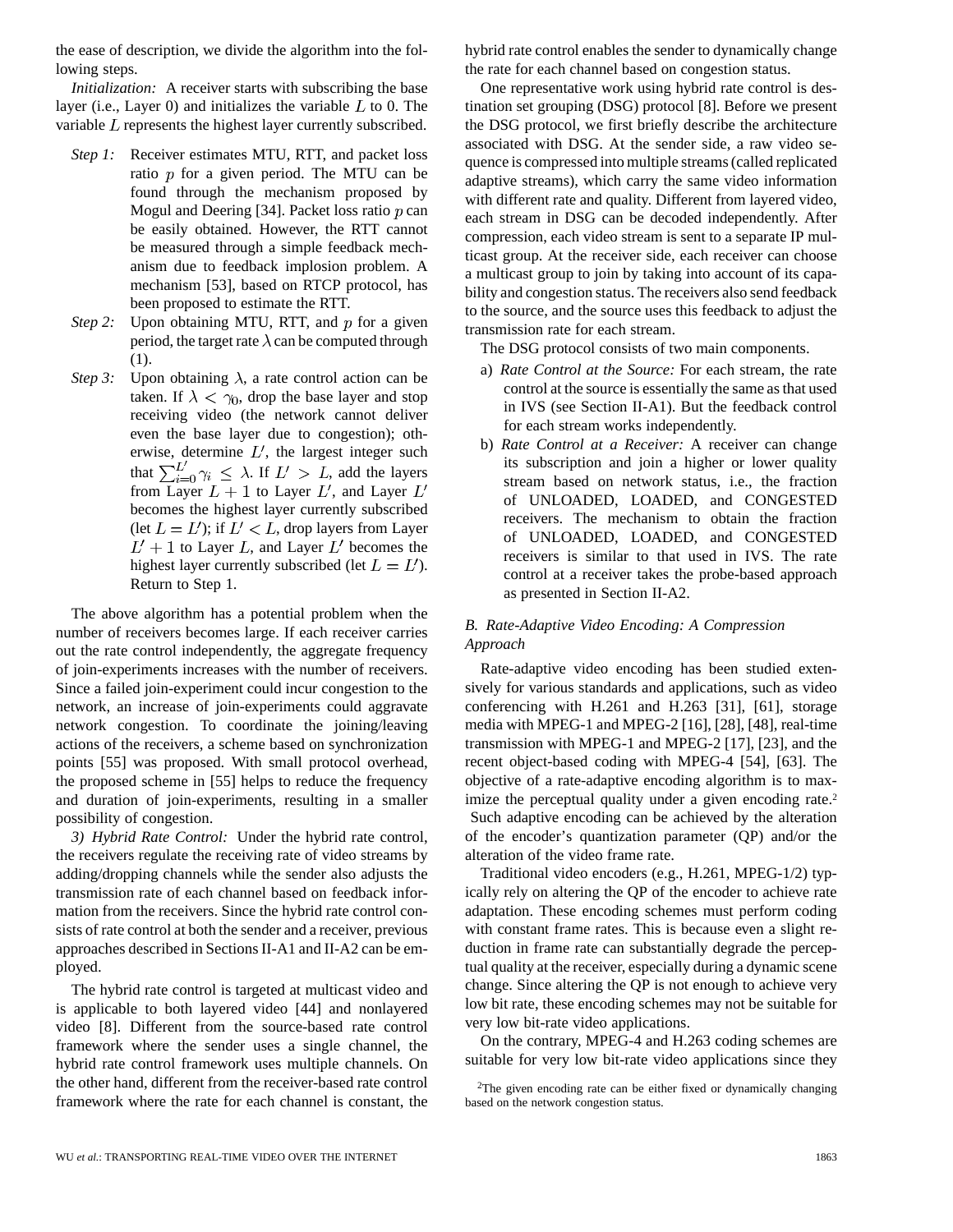

**Fig. 10.** Example of video object (VO) concept in MPEG-4 video. A video frame (a) is segmented into two VO planes where VO1 (b) is the background and VO2 (c) is the foreground.

allow the alteration of the frame rate. In fact, the alteration of the frame rate is achieved by frame-skip.3 Specifically, if the encoder buffer is in danger of overflow (i.e., the bit budget is overused by the previous frame), a complete frame can be skipped at the encoder. This will allow the coded bits of the previous frames to be transmitted during the time period of this frame, therefore reducing the buffer level (i.e., keeping the encoded bits within the budget).

In addition, MPEG-4 is the first international standard addressing the coding of video objects (VOs) (see Fig. 10) [24]. With the flexibility and efficiency provided by coding video objects, MPEG-4 is capable of addressing interactive content-based video services as well as conventional stored and live video [39]. In MPEG-4, a frame of a video object is called a video object plane (VOP), which is encoded separately. Such isolation of video objects provides us with much greater flexibility to perform adaptive encoding. In particular, we can dynamically adjust target bit-rate distribution among video objects, in addition to the alteration of QP on each VOP (such a scheme is proposed in [63]). This can upgrade the perceptual quality for the regions of interest (e.g., head and shoulder) while lowering the quality for other regions (e.g., background).

For all the video coding algorithms, a fundamental problem is how to determine a suitable QP to achieve the target bit rate. The rate-distortion (R-D) theory is a powerful tool to solve this problem. Under the R-D framework, there are two approaches for encoding rate control in the literature: the model-based approach and the operational R-D based approach. The model-based approach assumes various input distributions and quantizer characteristics [9], [63]. Under this approach, closed-form solutions can be obtained by using continuous optimization theory. On the other hand, the operational R-D based approach considers practical coding environments where only a finite set of quantizers is admissible [23], [28], [48], [61]. Under the operational R-D based approach, the admissible quantizers are used by the rate control algorithm to determine the optimal strategy to minimize the distortion under the constraint of a given bit budget. The optimal discrete solutions can be found through applying integer programming theory.

# *C. Rate Shaping*

Rate shaping is a technique to adapt the rate of compressed video bit streams to the target rate constraint. A rate shaper is an interface (or filter) between the encoder and the network, with which the encoder's output rate can be matched to the available network bandwidth. Since rate shaping does not require interaction with the encoder, rate shaping is applicable to any video coding scheme and is applicable to both live and stored video. Rate shaping can be achieved through two approaches: one is from the transport perspective [22], [45], [67] and the other is from the compression perspective [18].

A representative mechanism from the transport perspective is *server selective frame discard* [67]. The server selective frame discard is motivated by the following fact. Usually, a server transmits each frame without any awareness of the available network bandwidth and the client buffer size. As a result, the network may drop packets if the available bandwidth is less than required, which leads to frame losses. In addition, the client may also drop packets that arrive too late for playback. This causes wastage of network bandwidth and client buffer resources. To address this problem, the selective frame discard scheme preemptively drops frames at the server in an intelligent manner by considering available network bandwidth and client QoS requirements. The selective frame discard has two major advantages. First, by taking the network bandwidth and client buffer constraints into account, the server can make the best use of network resources by selectively discarding frames in order to minimize the likelihood of future frames being discarded, thereby increasing the overall quality of the video delivered. Second, unlike frame dropping in the network or at the client, the server can also take advantage of application-specific information such as regions of interest and group of pictures (GOP) structure, in its decision in discarding frames. As a result, the server optimizes the perceived quality at the client while maintaining efficient utilization of the network resources.

A representative mechanism from the compression perspective is dynamic rate shaping [18]. Based on the R-D theory, the dynamic rate shaper selectively discards the discrete cosine transform (DCT) coefficients of the high frequencies so that the target rate can be achieved. Since human eyes are less sensitive to higher frequencies, the dynamic rate shaper selects the highest frequencies and discards the DCT coefficients of these frequencies until the target rate is met.

<sup>3</sup>Skipping a frame means that the frame is not encoded.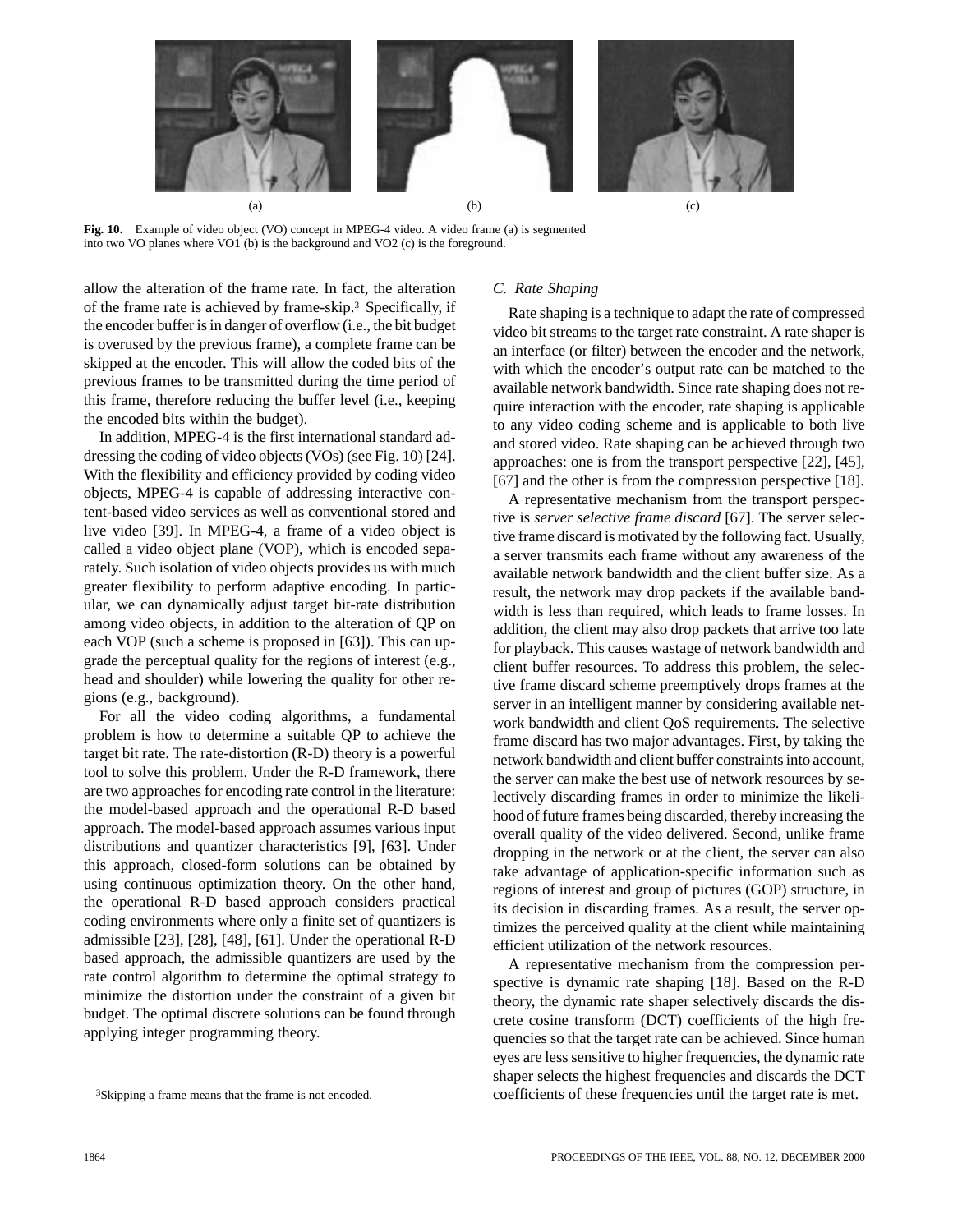

**Fig. 11.** Architecture for error-control mechanisms.

Congestion control attempts to prevent packet loss by matching the rate of video streams to the available bandwidth in the network. However, packet loss is unavoidable in the Internet and may have significant impact on perceptual quality. Therefore, we need other mechanisms to maximize the video presentation quality in presence of packet loss. Such mechanisms include error-control mechanisms, which are presented in the next section.

### III. ERROR CONTROL

In the Internet, packets may be dropped due to congestion at routers, they may be misrouted, or they may reach the destination with such a long delay as to be considered useless or lost. Packet loss may severely degrade the visual presentation quality. To enhance the video quality in presence of packet loss, error-control mechanisms have been proposed.

For certain types of data (such as text), packet loss is intolerable while delay is acceptable. When a packet is lost, there are two ways to recover the packet: the corrupted data must be corrected by traditional FEC (i.e., channel coding), or the packet must be retransmitted. On the other hand, for real-time video, some visual quality degradation is often acceptable while delay must be bounded. This feature of real-time video introduces many new error-control mechanisms, which are applicable to video applications but not applicable to traditional data such as text. Basically, the error-control mechanisms for video applications can be classified into four types, namely, *FEC*, *retransmission*, *error resilience*, and *error concealment*. FEC, retransmission, and error resilience are performed at both the source and the receiver side, while error concealment is carried out only at the receiver side. Fig. 11 shows the location of each error-control mechanism in a layered architecture. As shown in Fig. 11, retransmission recovers packet loss from the transport perspective; error resilience and error concealment deal with packet loss from the compression perspective; and FEC falls in both transport and compression domains.



**Fig. 12.** Channel coding/decoding operation.

For the rest of this section, we present FEC, retransmission, error resilience, and error concealment, respectively.

## *A. FEC*

The use of FEC is primarily because of its advantage of small transmission delay, compared with TCP [14]. The principle of FEC is to add extra (redundant) information to a compressed video bit stream so that the original video can be reconstructed in presence of packet loss. Based on the kind of redundant information to be added, the existing FEC schemes can be classified into three categories: 1) channel coding; 2) source coding-based FEC; and 3) joint source/channel coding, which will be presented in Sections III-A1–III-A3.

*1) Channel Coding:* For Internet applications, channel coding is typically used in terms of block codes. Specifically, a video stream is first chopped into segments, each of which is packetized into  $k$  packets; then for each segment, a block code (e.g., Tornado code [1]) is applied to the  $k$  packets to generate a *n*-packet block, where  $n > k$ . Specifically, the channel encoder places the  $k$  packets into a group and then creates additional packets from them so that the total number of packets in the group becomes  $n$ , where  $n > k$ (shown in Fig. 12). This group of packets is transmitted to the receiver, which receives  $K$  packets. To perfectly recover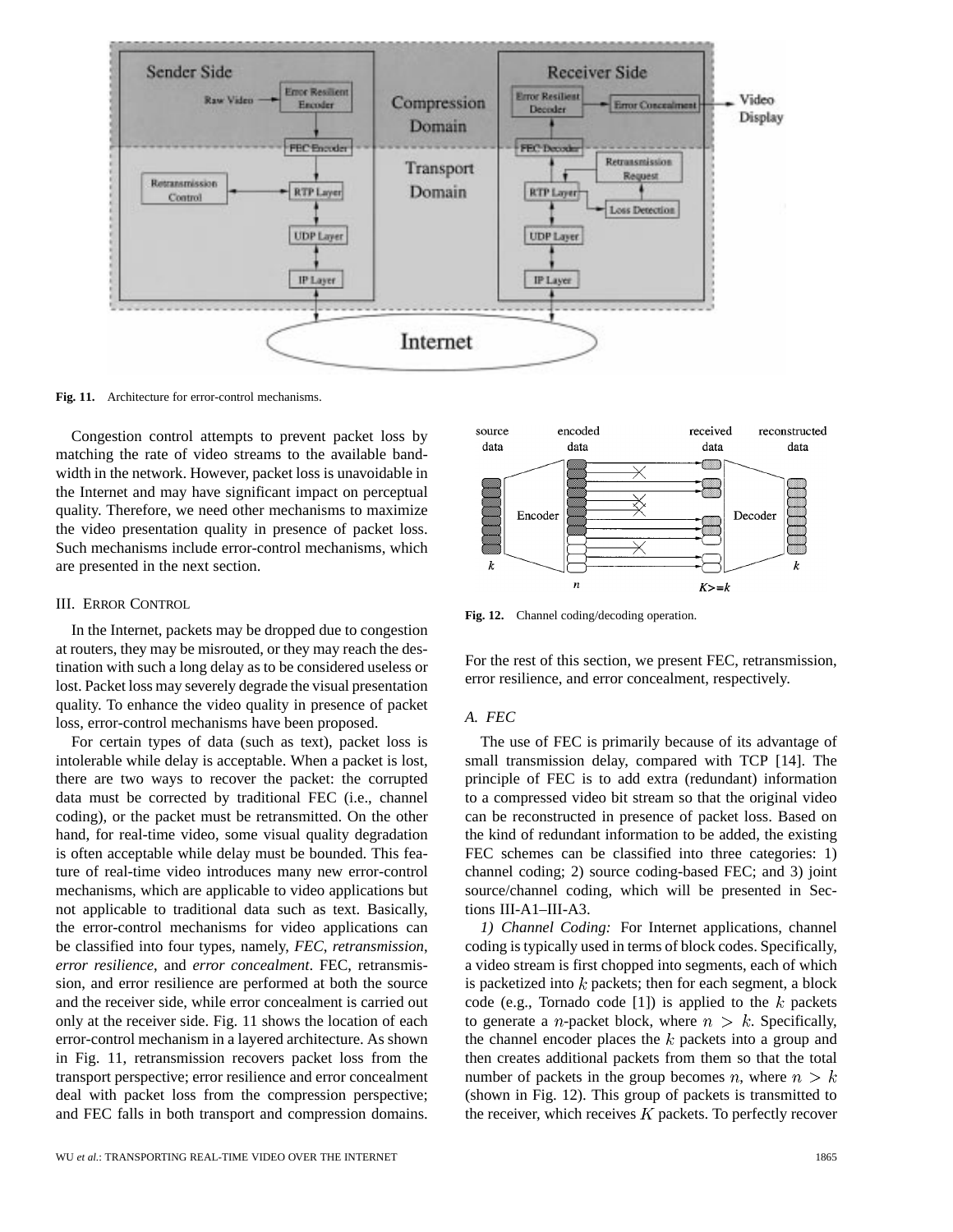a segment, a user must receive  $K ( K \geq k )$  packets in the  $n$ -packet block (see Fig. 12). In other words, a user only needs to receive any  $k$  packets in the *n*-packet block so that it can reconstruct all the original  $k$  packets.

Since recovery is carried out entirely at the receiver, the channel coding approach can scale to arbitrary number of receivers in a large multicast group. In addition, due to its ability to recover from any  $k$  out of  $n$  packets regardless of which packets are lost, it allows the network and receivers to discard some of the packets which cannot be handled due to limited bandwidth or processing power. Thus, it is also applicable to heterogeneous networks and receivers with different capabilities. However, there are also some disadvantages associated with channel coding as follows.

- a) It increases the transmission rate. This is because channel coding adds  $n - k$  redundant packets to every  $k$  original packets, which increases the rate by a factor of  $n/k$ . In addition, the higher the loss rate is, the higher the transmission rate is required to recover from the loss. The higher the transmission rate is, the more congested the network gets, which leads to an even higher loss rate. This makes channel coding vulnerable for short-term congestion. However, efficiency may be improved by using unequal error protection [1].
- b) It increases delay. This is because: 1) a channel encoder must wait for all  $k$  packets in a segment before it can generate the  $n - k$  redundant packets and 2) the receiver must wait for at least  $k$  packets of a block before it can playback the video segment. In addition, recovery from bursty loss requires the use of either longer blocks (i.e., larger  $k$  and  $n$ ) or techniques like interleaving. In either case, delay will be further increased. But for video streaming applications, which can tolerate relatively large delay, the increase in delay may not be an issue.
- c) It is not adaptive to varying loss characteristics and it works best only when the packet loss rate is stable. If more than  $n - k$  packets of a block are lost, channel coding cannot recover any portion of the original segment. This makes channel coding useless when the short-term loss rate exceeds the recovery capability of the code. On the other hand, if the loss rate is well below the code's recovery capability, the redundant information is more than necessary (a smaller ratio  $n/k$ would be more appropriate). To improve the adaptive capability of channel coding, feedback can be used. That is, if the receiver conveys the loss characteristics to the source, the channel encoder can adapt the redundancy accordingly. Note that this requires a closed loop rather than an open loop in the original channel coding design.

A significant portion of previous research on channel coding for video transmission has involved *equal error protection* (EEP), in which all the bits of the compressed video stream are treated equally, and given an equal amount of redundancy. However, the compressed video stream typically does not consist of bits of equal significance. For example, in MPEG, an I-frame is more important than a P-frame while a P-frame is more important than a B-frame. Current research is heavily weighted toward *unequal error protection* (UEP) schemes, in which the more significant information bits are given more protection. A representative work of UEP is the priority encoding transmission (PET) [1]. A key feature of the PET scheme is to allow a user to set different levels (priorities) of error protection for different segments of the video stream. This unequal protection makes PET efficient (less redundancy) and suitable for transporting MPEG video which has an inherent priority hierarchy (i.e., I-, P-, and B-frames).

To provide error recovery in layered multicast video, Tan and Zakhor proposed a receiver-driven hierarchical FEC (HFEC) [50]. In HFEC, additional streams with only FEC redundant information are generated along with the video layers. Each of the FEC streams is used for recovery of a different video layer, and each of the FEC streams is sent to a different multicast group. Subscribing to more FEC groups corresponds to higher level of protection. Like other receiver-driven schemes, HFEC also achieves good tradeoff between flexibility of providing recovery and bandwidth efficiency, that is:

- a) *Flexibility of providing recovery:* Each receiver can independently adjust the desired level of protection based on past reception statistics and the application's delay tolerance.
- b) *Bandwidth efficiency:* Each receiver will subscribe to only as many redundancy layers as necessary, reducing overall bandwidth utilization.

*2) Source Coding-Based FEC:* Source coding-based FEC (SFEC) is a recently devised variant of FEC for Internet video [4]. Like channel coding, SFEC also adds redundant information to recover from loss. For example, SFEC could add redundant information as follows: the  $nth$ packet contains the  $n$ th group of blocks (GOB) and redundant information about the  $(n-1)$ th GOB. If the  $(n-1)$ th packet is lost but the *th packet is received, the receiver* can still reconstruct the  $(n-1)$ th GOB from the redundant information about the  $(n-1)$ th GOB, which is contained in the *n*th packet. However, the reconstructed  $(n-1)$ th GOB has a coarser quality. This is because the redundant information about the  $(n-1)$ th GOB is a compressed version of the  $(n-1)$ th GOB with a larger quantizer, resulting in less redundancy added to the *n*th packet.

The main difference between SFEC and channel coding is the kind of redundant information being added to a compressed video stream. Specifically, channel coding adds redundant information according to a block code (irrelevant to the video) while the redundant information added by SFEC is more compressed versions of the raw video. As a result, when there is packet loss, channel coding could achieve perfect recovery while SFEC recovers the video with reduced quality.

One advantage of SFEC over channel coding is lower delay. This is because each packet can be decoded in SFEC while, under the channel coding approach, both the channel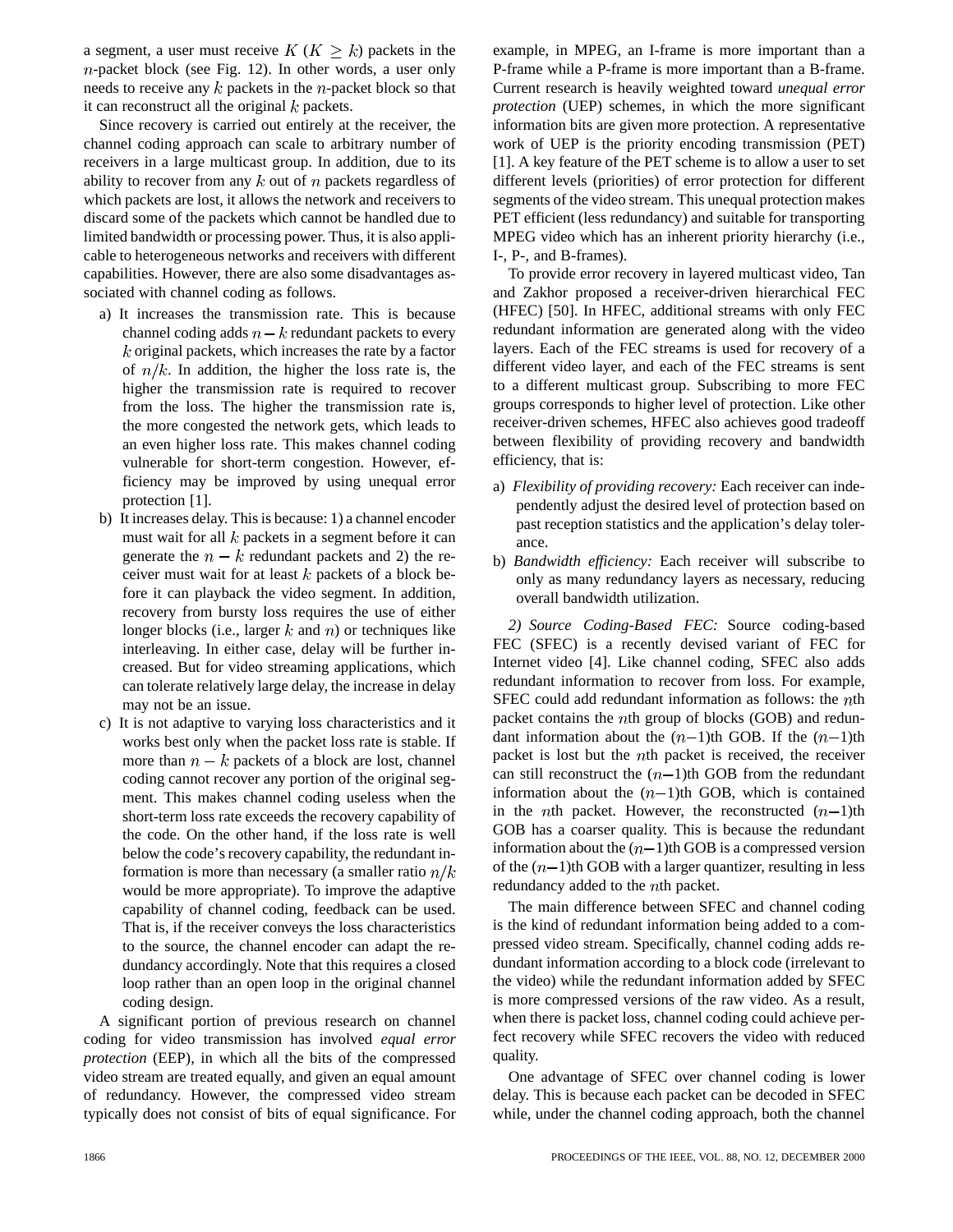encoder and the channel decoder have to wait for at least  $k$ packets of a segment.

Similar to channel coding, the disadvantages of SFEC are: 1) an increase in the transmission rate and 2) inflexible to varying loss characteristics. However, such inflexibility to varying loss characteristics can also be improved through feedback [4]. That is, if the receiver conveys the loss characteristics to the source, the SFEC encoder can adjust the redundancy accordingly. Note that this requires a close loop rather than an open loop in the original SFEC coding scheme.

*3) Joint Source/Channel Coding:* Due to Shannon's separation theorem [43], the coding world was generally divided into two camps: source coding and channel coding. The camp of source coding was concerned with developing efficient source coding techniques while the camp of channel coding was concerned with developing robust channel coding techniques [21]. In other words, the camp of source coding did not take channel coding into account and the camp of channel coding did not consider source coding. However, Shannon's separation theorem is not strictly applicable when the delay is bounded, which is the case for such real-time services as video over the Internet [10]. The motivation of joint source/channel coding for video comes from the following observations.

- **Case A:** According to the rate-distortion theory [shown in Fig. 13(a)] [13], the lower the source-encoding rate  $R$  for a video unit, the larger the distortion D of the video unit. That is,  $R \downarrow \Rightarrow D \uparrow$ .
- **Case B:** Suppose that the total rate (i.e., the source-encoding rate  $R$  plus the channel-coding redundancy rate  $R'$ ) is fixed and channel loss characteristics do not change. The higher the source-encoding rate for a video unit is, the lower the channel-coding redundancy rate would be. This leads to a higher probability  $P_c$  of the event that the video unit gets corrupted, which translates into a larger distortion of the video unit. That is,  $R \uparrow \Rightarrow R' \downarrow \Rightarrow P_c \uparrow \Rightarrow D \uparrow.$

Combining Cases A and B, it can be argued that there exists an optimal source-encoding rate  $R_o$  that achieves the minimum distortion  $D<sub>o</sub>$  [see Fig. 13(b)], given a constant total rate. As illustrated in Fig. 13(b), the left part of the curve shows Case A while the right part of the curve shows Case B. The two parts meet at the optimal point  $(R<sub>o</sub>, D<sub>o</sub>)$ .

The objective of joint source/channel coding is to find the optimal point shown in Fig. 13(b) and design source/channel coding schemes to achieve the optimal point. In other words, finding an optimal point in joint source/channel coding is to make an optimal rate allocation between source coding and channel coding.

Basically, joint source/channel coding is accomplished by three tasks:

Task 1: finding an optimal rate allocation between source coding and channel coding for a given channel loss characteristic;



**Fig. 13.** (a) Rate-distortion relation for source coding. (b) Rate-distortion relation for the case of joint source/channel coding.

- **Task 2:** designing a source coding scheme (including specifying the quantizer) to achieve its target rate;
- **Task 3:** designing/choosing channel codes to match the channel loss characteristic and achieve the required robustness.

For the purpose of illustration, Fig. 14 shows an architecture for joint source/channel coding. Under the architecture, a QoS monitor is kept at the receiver side to infer the channel loss characteristics. Such information is conveyed back to the source side through the feedback control protocol. Based on such feedback information, the joint source/channel optimizer makes an optimal rate allocation between the source coding and the channel coding (Task 1) and conveys the optimal rate allocation to the source encoder and the channel encoder. Then the source encoder chooses an appropriate quantizer to achieve its target rate (Task 2) and the channel encoder chooses a suitable channel code to match the channel loss characteristic (Task 3).

An example of joint source/channel coding is the scheme introduced by Davis and Danskin [14] for transmitting images over the Internet. In this scheme, source and channel coding bits are allocated in a way that can minimize an expected distortion measure. As a result, more perceptually important low frequency subbands of images are shielded heavily using channel codes while higher frequencies are shielded lightly. This unequal error protection reduces channel coding overhead, which is most pronounced on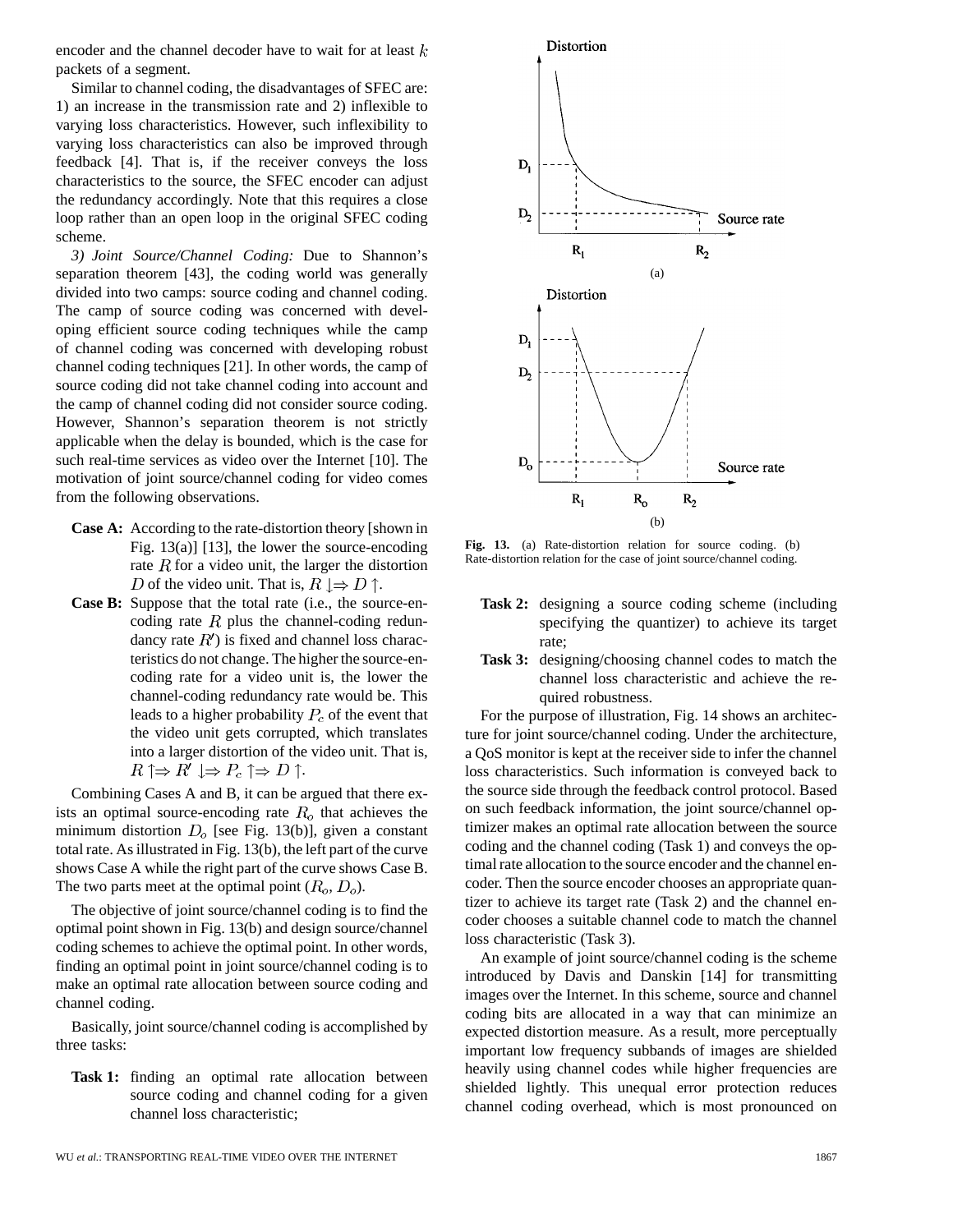

**Fig. 14.** Architecture for joint source/channel coding.

bursty channels where a uniform application of channel codes is expensive.

# *B. Delay-Constrained Retransmission: A Transport Approach*

A conventional retransmission scheme, ARQ, works as follows: when packets are lost, the receiver sends feedback to notify the source; then the source retransmits the lost packets. The conventional ARQ is usually dismissed as a method for transporting real-time video since a retransmitted packet arrives at least three one-way trip time after the transmission of the original packet, which might exceed the delay required by the application. However, if the one-way trip time is short with respect to the maximum allowable delay, a retransmission-based approach, called delay-constrained retransmission, is a viable option for error control [37], [38].

Typically, one-way trip time is relatively small within the same local area network (LAN). Thus, even delay sensitive interactive video applications could employ delay-constrained retransmission for loss recovery in an LAN environment [15]. Delay-constrained retransmission may also be applicable to streaming video, which can tolerate relatively large delay due to a large receiver buffer and relatively long delay for display. As a result, even in wide area network (WAN), streaming video applications may have sufficient time to recover from lost packets through retransmission and thereby avoid unnecessary degradation in reconstructed video quality.

In the following, we present various delay-constrained retransmission schemes for unicast (Section III-B1) and multicast (Section III-B2).

*1) Unicast:* Based on who determines whether to send and/or respond to a retransmission request, we design three delay-constrained retransmission mechanisms for unicast, namely, receiver-based, sender-based, and hybrid control.



**Fig. 15.** Timing diagram for receiver-based control.

*Receiver-Based Control:* The objective of the receiverbased control is to minimize the requests of retransmission that will not arrive timely for display. Under the receiverbased control, the receiver executes the following algorithm:

```
When the receiver detects the loss of
packet N:
 if (T_c + RTT + D_s < T_d(N))send the request for retransmission of
   packet N to the sender
```
where  $T_c$  is the current time; RTT is an estimated round trip time;  $D_s$  is a slack term; and  $T_d(N)$  is the time when packet N is scheduled for display. The slack term  $D_s$  could include tolerance of error in estimating RTT, the sender's response time to a request, and/or the receiver's processing delay (e.g., decoding). If  $T_c + RTT + D_s < T_d(N)$  holds, it is expected that the retransmitted packet will arrive timely for display. The timing diagram for receiver-based control is shown in Fig. 15.

*Sender-Based Control:* The objective of the sender-based control is to suppress retransmission of packets that will miss their display time at the receiver.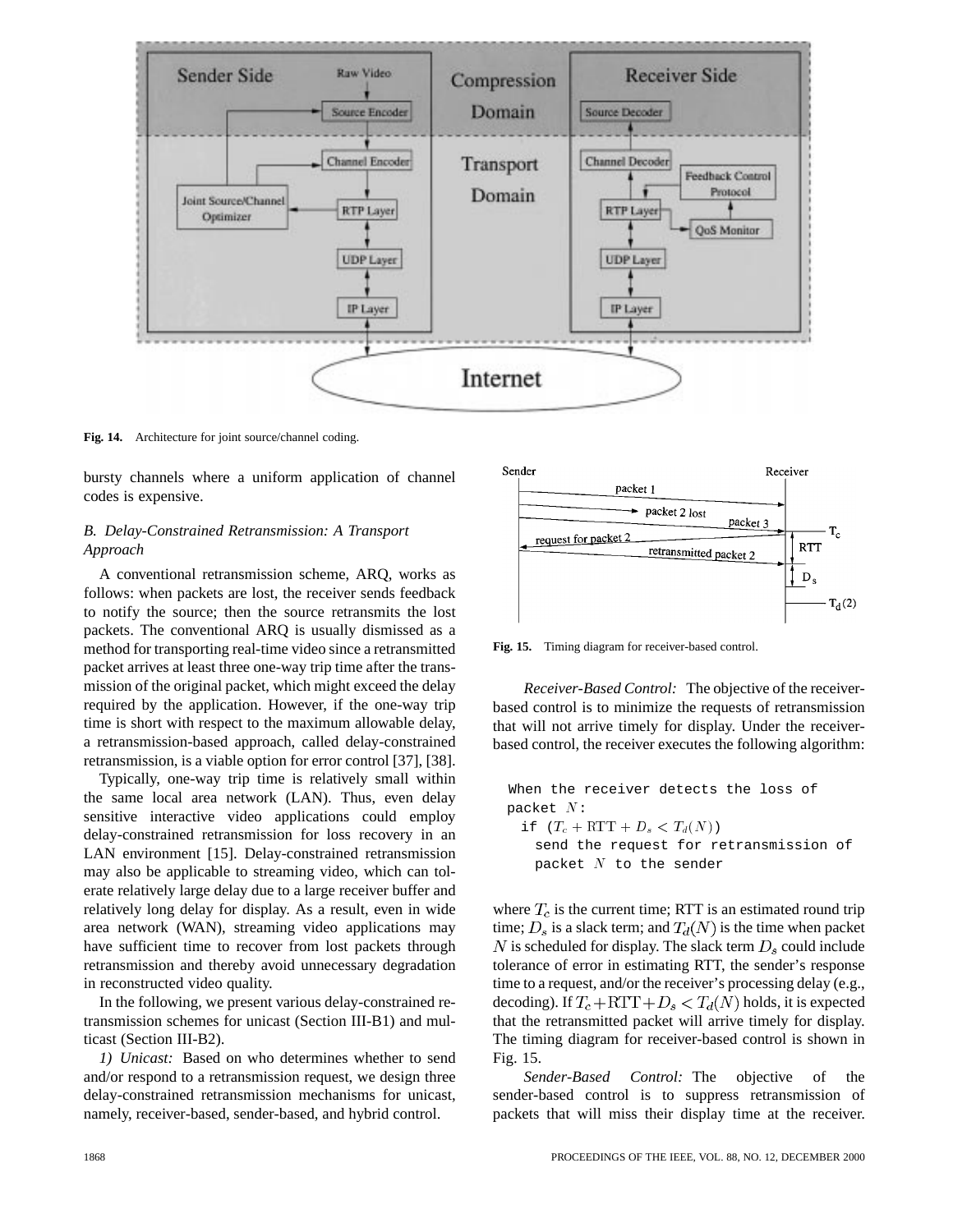

**Fig. 16.** Timing diagram for sender-based control.

Under the sender-based control, the sender executes the following algorithm:

```
When the sender receives a request for re-
transmission of packet N:
 if (T_c + T_o + D_s < T'_d(N))retransmit packet N to the receiver
```
where  $T<sub>o</sub>$  is the estimated one-way trip time (from the sender to the receiver) and  $T_d(N)$  is an estimate of  $T_d(N)$ . To obtain  $T'_d(N)$ , the receiver has to feedback  $T_d(N)$  to the sender. Then, based on the differences between the sender's system time and the receiver's system time, the sender can derive  $T'_d(N)$ . The slack term  $D_s$  may include error terms in estimating  $T_o$  and  $T'_d(N)$ , as well as tolerance in the receiver's processing delay (e.g., decoding). If  $T_c + T_o + D_s < T'_d(N)$  holds, it can be expected that retransmitted packet will reach the receiver in time for display. The timing diagram for sender-based control is shown in Fig. 16.

*Hybrid Control:* The objective of the hybrid control is to minimize the request of retransmissions that will not arrive for timely display, and to suppress retransmission of the packets that will miss their display time at the receiver. The hybrid control is a simple combination of the sender-based control and the receiver-based control. Specifically, the receiver makes decisions on whether to send retransmission requests while the sender makes decisions on whether to disregard requests for retransmission. The hybrid control could achieve better performance at the cost of higher complexity.

*2) Multicast:* In the multicast case, retransmission has to be restricted within closely located multicast members. This is because one-way trip times between these members tend to be small, making retransmissions effective in timely recovery. In addition, feedback implosion of retransmission requests is a problem that must be addressed under the retransmission-based approach. Thus, methods are required to limit the number or scope of retransmission requests.

Typically, a logical tree is configured to limit the number/scope of retransmission requests and to achieve local recovery among closely located multicast members [29], [32], [64]. The logical tree can be constructed by statically assigning designated receivers (DRs) at each level of the tree to help with retransmission of lost packets [29]. Or it can be dynamically constructed through the protocol used in STructure-Oriented Resilient Multicast (STORM) [64]. By adapting the tree structure to changing network traffic conditions and group memberships, the system could achieve higher probability of receiving retransmission timely.

Similar to the receiver-based control for unicast, receivers in a multicast group can make decisions on whether to send retransmission requests. By suppressing the requests for retransmission of those packets that cannot be recovered in time, bandwidth efficiency can be improved [29]. Besides, using a receiving buffer with appropriate size could not only absorb the jitter, but also increase the likelihood of receiving retransmitted packets before their display time [29].

To address heterogeneity problem, a receiver-initiated mechanism for error recovery can be adopted as done in STORM [64]. Under this mechanism, each receiver can dynamically select the best possible DR to achieve good tradeoff between desired latency and the degree of reliability.

## *C. Error Resilience: A Compression Approach*

Error-resilient schemes address loss recovery from the compression perspective. Specifically, they attempt to prevent error propagation or limit the scope of the damage (caused by packet losses) on the compression layer. The standardized error-resilient tools include resynchronization marking, data partitioning, and data recovery [e.g., reversible variable length codes (RVLC)] [24], [49]. However, resynchronization marking, data partitioning, and data recovery are targeted at error-prone environments like wireless channels and may not be applicable to the Internet. For Internet video, the boundary of a packet already provides a synchronization point in the variable-length coded bit stream at the receiver side. On the other hand, since a packet loss may cause the loss of all the motion data and its associated shape/texture data, mechanisms such as resynchronization marking, data partitioning, and data recovery may not be useful for Internet video applications. Therefore, we do not intend to present the standardized error-resilient tools. Instead, we present two techniques which are promising for robust Internet video transmission, namely, *optimal mode selection* and *multiple description coding*.

*1) Optimal Mode Selection:* In many video coding schemes, a block, which is a video unit, is coded by reference to a previously coded block so that only the difference between the two blocks needs to be coded, resulting in high coding efficiency. This is called *intermode*. Constantly referring to previously coded blocks has the danger of error propagation. By occasionally turning off this inter mode, error propagation can be limited. But it will be more costly in bits to code a block all by itself, without any reference to a previously coded block. Such a coding mode is called *intramode*. Intracoding can effectively stop error propagation at the cost of compression efficiency while intercoding can achieve compression efficiency at the risk of error propagation. Therefore, there is a tradeoff in selecting a coding mode for each block (see Fig. 17). How to optimally make these choices is the subject of many research investigations [12], [62], [66].

For video communication over a network, a block-based coding algorithm such as H.263 or MPEG-4 [24] usually employs rate control to match the output rate to the available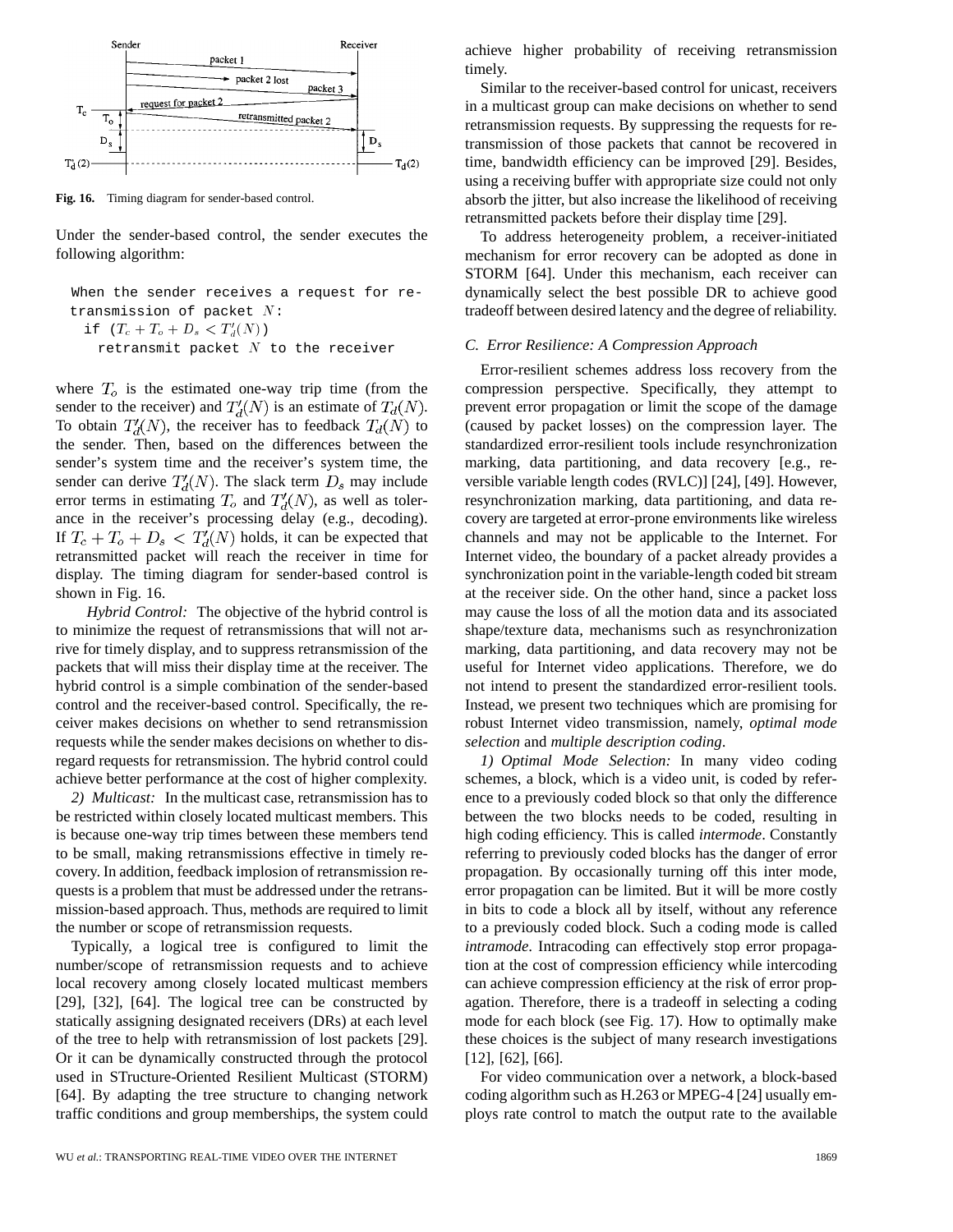

**Fig. 17.** Illustration of optimal mode selection.

network bandwidth. The objective of rate-controlled compression algorithms is to maximize the video quality under the constraint of a given bit budget. This can be achieved by choosing a mode that minimizes the quantization distortion between the original block and the reconstructed one under a given bit budget [36], [46], which is the so-called R-D optimized mode selection. We refer such R-D optimized mode selection as the classical approach. The classical approach is not able to achieve global optimality under the error-prone environment since it does not consider the network congestion status and the receiver behavior.

To address this problem, an end-to-end approach to R-D optimized mode selection was proposed [62]. Under the end-to-end approach, three factors were identified to have impact on the video presentation quality at the receiver: 1) the source behavior, e.g., quantization and packetization; 2) the path characteristics; and 3) the receiver behavior, e.g., error concealment (see Fig. 18). Based on the characterizations, a theory [62] for globally optimal mode selection was developed. By taking into consideration of the network congestion status and the receiver behavior, the end-to-end approach is shown to be capable of offering superior performance over the classical approach for Internet video applications [62].

*2) Multiple Description Coding:* Multiple description coding (MDC) is another way to achieve tradeoff between compression efficiency and robustness to packet loss [59]. With MDC, a raw video sequence is compressed into multiple streams (referred to as descriptions). Each description provides acceptable visual quality; more combined descriptions provide a better visual quality. The advantages of MDC are: 1) *robustness to loss:* even if a receiver gets only one description (other descriptions being lost), it can still reconstruct video with acceptable quality; and 2) *enhanced quality:* if a receiver gets multiple descriptions, it can combine them together to produce a better reconstruction than that produced from any single description.

However, the advantages do not come for free. To make each description provide acceptable visual quality, each description must carry sufficient information about the original video. This will reduce the compression efficiency compared to conventional single description coding (SDC). In addition, although more combined descriptions provide a better visual quality, a certain degree of correlation between the multiple descriptions has to be embedded in each description, resulting in further reduction of the compression efficiency. Current research effort is to find a good tradeoff between the

compression efficiency and the reconstruction quality from one description.

## *D. Error Concealment: A Compression Approach*

When packet loss is detected, the receiver can employ error concealment to conceal the lost data and make the presentation more pleasing to human eyes. Since human eyes can tolerate a certain degree of distortion in video signals, error concealment is a viable technique to handle packet loss [60].

There are two basic approaches for error concealment, namely, spatial and temporal interpolation. In spatial interpolation, missing pixel values are reconstructed using neighboring spatial information, whereas in temporal interpolation, the lost data is reconstructed from data in the previous frames. Typically, spatial interpolation is used to reconstruct missing data in intracoded frames while temporal interpolation is used to reconstruct missing data in intercoded frames.

In recent years, numerous error-concealment schemes have been proposed in the literature (refer to [60] for a good survey). Examples include maximally smooth recovery [58], projection onto convex sets [47], and various motion vector and coding mode recovery methods such as motion compensated temporal prediction [20]. However, most error-concealment techniques discussed in [60] are only applicable to either ATM or wireless environments, and require substantial additional computation complexity, which is acceptable for decoding still images but not tolerable in decoding real-time video. Therefore, we only describe simple error-concealment schemes that are applicable to Internet video communication.

We describe three simple error-concealment (EC) schemes as follows.

- *EC-1:* The receiver replaces the whole frame (where some blocks are corrupted due to packet loss) with the previous reconstructed frame.
- *EC-2:* The receiver replaces a corrupted block with the block at the same location from the previous frame.
- *EC-3:* The receiver replaces the corrupted block with the block from the previous frame pointed by a motion vector. The motion vector is copied from its neighboring block when available, otherwise the motion vector is set to zero.

*EC-1* and *EC-2* are special cases of *EC-3*. If the motion vector of the corrupted block is available, *EC-3* can achieve better performance than *EC-1* and *EC-2* while *EC-1* and *EC-2* have less complexity than that of *EC-3*.

# IV. SUMMARY

Transporting video over the Internet is an important component of many multimedia applications. Lack of QoS support in the current Internet, and the heterogeneity of the networks and end-systems pose many challenging problems for designing video delivery systems. In this paper,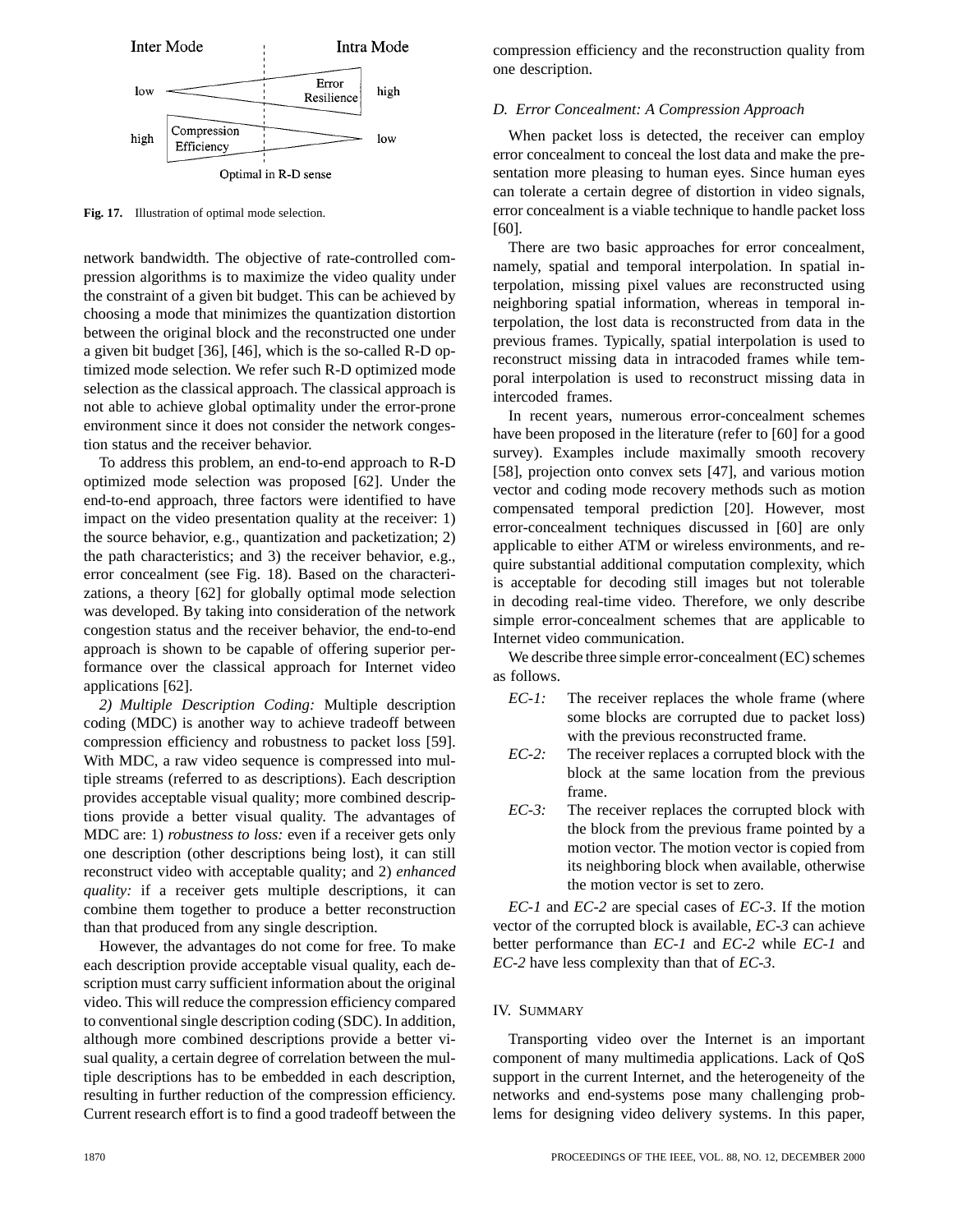

Fig. 18. Factors that have impact on the video presentation quality: source behavior, path characteristics, and receiver behavior.

#### **Table 1**

Taxonomy of the Design Space

|                    |                                  | Transport perspective       | Compression perspective     |
|--------------------|----------------------------------|-----------------------------|-----------------------------|
| Congestion control | Rate control                     | Source-based                |                             |
|                    |                                  | Receiver-based              |                             |
|                    |                                  | Hybrid                      |                             |
|                    | Rate adaptive encoding           |                             | Altering quantizer          |
|                    |                                  |                             | Altering frame rate         |
|                    | Rate shaping                     | Selective frame discard     | Dynamic rate shaping        |
| Error control      | <b>FEC</b>                       | Channel coding              | <b>SFEC</b>                 |
|                    |                                  | Joint channel/source coding |                             |
|                    | Delay-constrained retransmission | Sender-based control        |                             |
|                    |                                  | Receiver-based control      |                             |
|                    |                                  | Hybrid control              |                             |
|                    | Error resilience                 |                             | Optimal mode selection      |
|                    |                                  |                             | Multiple description coding |
|                    | Error concealment                |                             | $EC-1, EC-2, EC-3$          |

**Table 2** Rate Control

|                             | Model-based approach | Probe-based approach |
|-----------------------------|----------------------|----------------------|
| Rate control   Source-based | Unicast              | Unicast/Multicast    |
| Receiver-based              | Multicast            | Multicast            |
| Hybrid                      |                      | Multicast            |

we identified four problems for video delivery systems: bandwidth, delay, loss, and heterogeneity. There are two general approaches that address these problems: the network-centric approach and the end system-based approach. We are concerned with the mechanisms that follow the end system-based approach.

Over the past several years, extensive research based on the end system-based approach has been conducted and various solutions have been proposed. To depict a big picture, we took a holistic approach from both transport and compression perspectives. With the holistic approach, we presented a framework for transporting real-time Internet video, which consisted of two components: congestion control and error control. We have described various approaches and schemes for the two components. All the possible approaches/schemes for the two components can form a design space. As shown in Table 1, the approaches/schemes in the design space can be classified along two dimensions: the transport perspective and the compression perspective.

To give the reader a clear picture of this design space, we summarize the advantages and disadvantages of the approaches and schemes as follows.

1) *Congestion Control:* There are three mechanisms for congestion control: rate control, rate-adaptive video encoding, and rate shaping. Rate control schemes can be classified into three categories: source-based, receiver-based, and hybrid. As shown in Table 2, rate control schemes can follow either the model-based approach or the probe-based approach. Source-based rate control is primarily targeted at unicast and can follow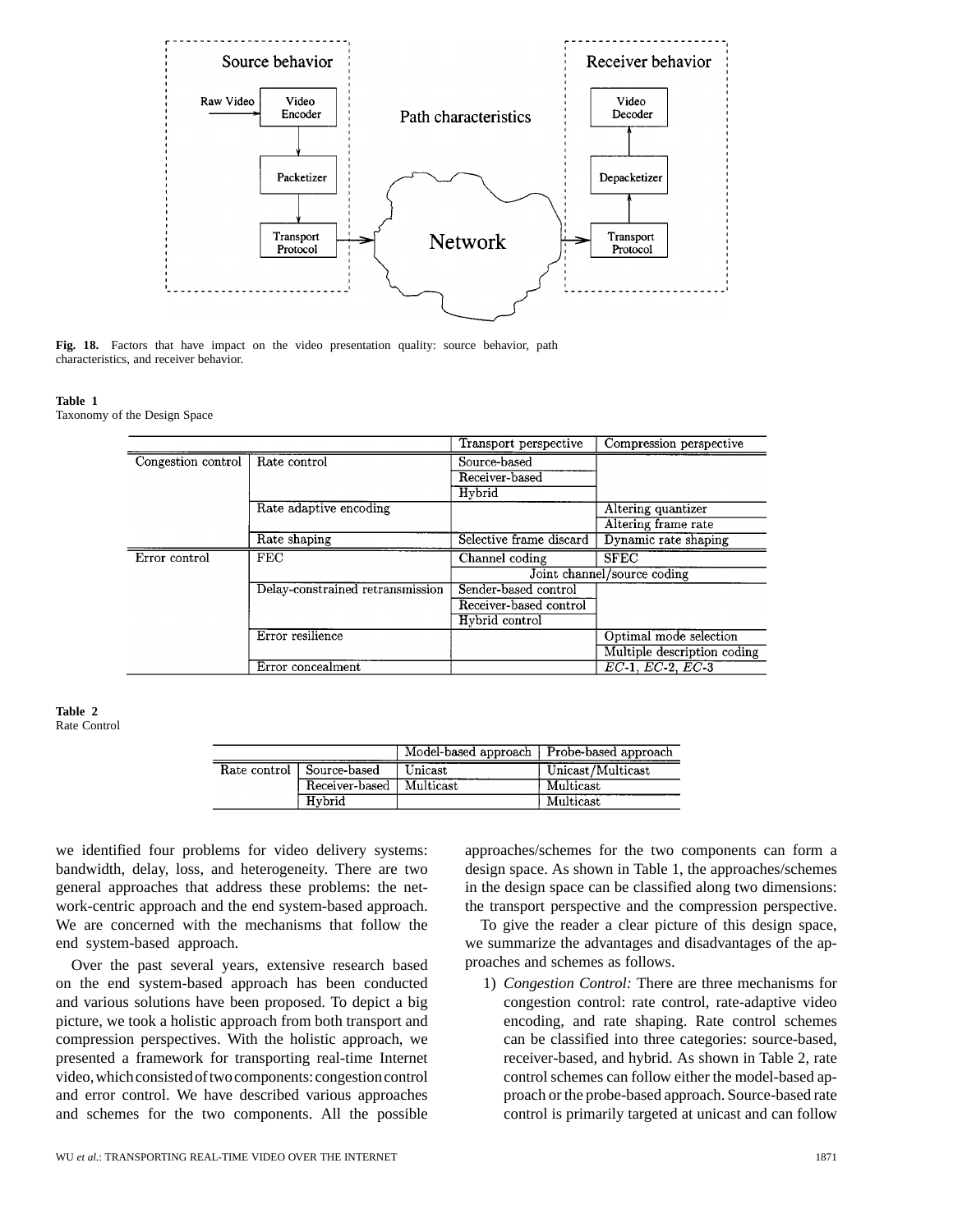either the model-based approach or the probe-based approach. If applied in multicast, source-based rate control can only follow the probe-based approach. Source-based rate control needs another component to enforce the rate on the video stream. This component could be either rate-adaptive video encoding or rate shaping. Examples of combining source-based rate control with rate-adaptive video encoding can be found in [51] and [63]. Examples of combining source-based rate control with rate shaping include [25]. Receiver-based and hybrid rate control were proposed to address the heterogeneity problem in multicast video. The advantage of receiver-based control over sender-based control is that the burden of adaptation is moved from the sender to the receivers, resulting in enhanced service flexibility and scalability. Receiver-based rate control can follow either the model-based approach or the probe-based approach. Hybrid rate control combines some of the best features of receiver-based and sender-based control in terms of service flexibility and bandwidth efficiency. But it can only follow the probe-based approach. For video multicast, one advantage of the model-based approach over the probe-based approach is that it does not require exchange of information among the group as is done under the probe-based approach. Therefore, it eliminates processing at each receiver and the bandwidth usage associated with information exchange.

2) *Error Control:* It takes the form of FEC, delay-constrained retransmission, error resilience or error concealment. There are three kinds of FEC: channel coding, source coding-based FEC, and joint source/channel coding. The advantage of all FEC schemes over TCP is reduction in video transmission latency. Source coding-based FEC can achieve lower delay than channel coding while joint source/channel coding could achieve optimal performance in a rate-distortion sense. The disadvantages of all FEC schemes are: increase in the transmission rate, and inflexibility to varying loss characteristics. A feedback mechanism can be used to improve FEC's inflexibility. Unlike FEC, which adds redundancy to recover from loss that might not occur, a retransmission-based scheme only resends the packets that are lost. Thus, a retransmission-based scheme is adaptive to varying loss characteristics, resulting in efficient use of network resources. But delay-constrained retransmission-based schemes may become useless when the round trip time is too large. Optimal mode selection and multiple description coding are two error-resilient mechanisms recently proposed. Optimal mode selection achieves the best tradeoff between compression efficiency and error resilience in an R-D sense. The cost of optimal mode selection is its complexity, which is similar to that of motion compensation algorithms. Multiple description coding is another way of trading off compression efficiency

with robustness to packet loss. The advantage of MDC is its robustness to loss and enhanced quality. The cost of MDC is reduction in compression efficiency. Finally, as the last stage of a video delivery system, error concealment can be used in conjunction with any other techniques (i.e., congestion control, FEC, retransmission, and error resilience).

The reasons why we divide the design space along two dimensions (transport and compression) lie in that:

- 1) We find that a conventional mechanism from one perspective can be substituted or complemented by a new mechanism from another perspective. For example, channel coding (transport) can be substituted by source coding-based FEC (compression); ARQ (pure transport) is substituted by delay-constrained retransmission (considering characteristics of compression layer); traditional error-recovery mechanisms (channel coding and ARQ) are pure transport techniques while new mechanisms (e.g., error-resilient mechanisms) try to address error recovery from the compression perspective.
- 2) There is much room in the design space from both a transport and a compression perspective. For example, joint source/channel coding combines the best features of both transport and compression techniques; periodic temporal dependency distance (PTDD) [40] is capable of preventing error propagation on the compression layer (compression) with retransmissions (transport); conveying back the address of erroneous blocks to the source (transport) could help the encoder prevent error propagation (compression) [56].

As shown in the paper, a framework for transporting real-time video over the Internet includes two components: congestion control and error control. We stress that overlook of any of the two components would degrade the overall performance. We also have discussed the design of each component, which can be achieved by either a transport approach or a compression approach. Recently, there have been extensive efforts on the combined approaches [14], [40], [56], [62]. We expect that the synergy of transport and compression could provide better solutions in the design of video delivery systems.

A promising future research direction is to combine the end system-based control techniques discussed in this paper with QoS support from the network. The motivation is as follows. Different from the case in circuit-switched networks, in packet-switched networks, flows are statistically multiplexed onto physical links and no flow is isolated. To achieve high statistical multiplexing gain or high resource utilization in the network, occasional violations of hard QoS guarantees (called statistical QoS) are allowed. For example, the delay of 95% packets is within the delay bound while 5% packets are not guaranteed to have bounded delays. The percentage (e.g., 95%) is in an average sense. In other words, a certain flow may have only 10% packets arriving within the delay bound while the average for all flows is 95%. The statistical QoS service only guarantees the average performance,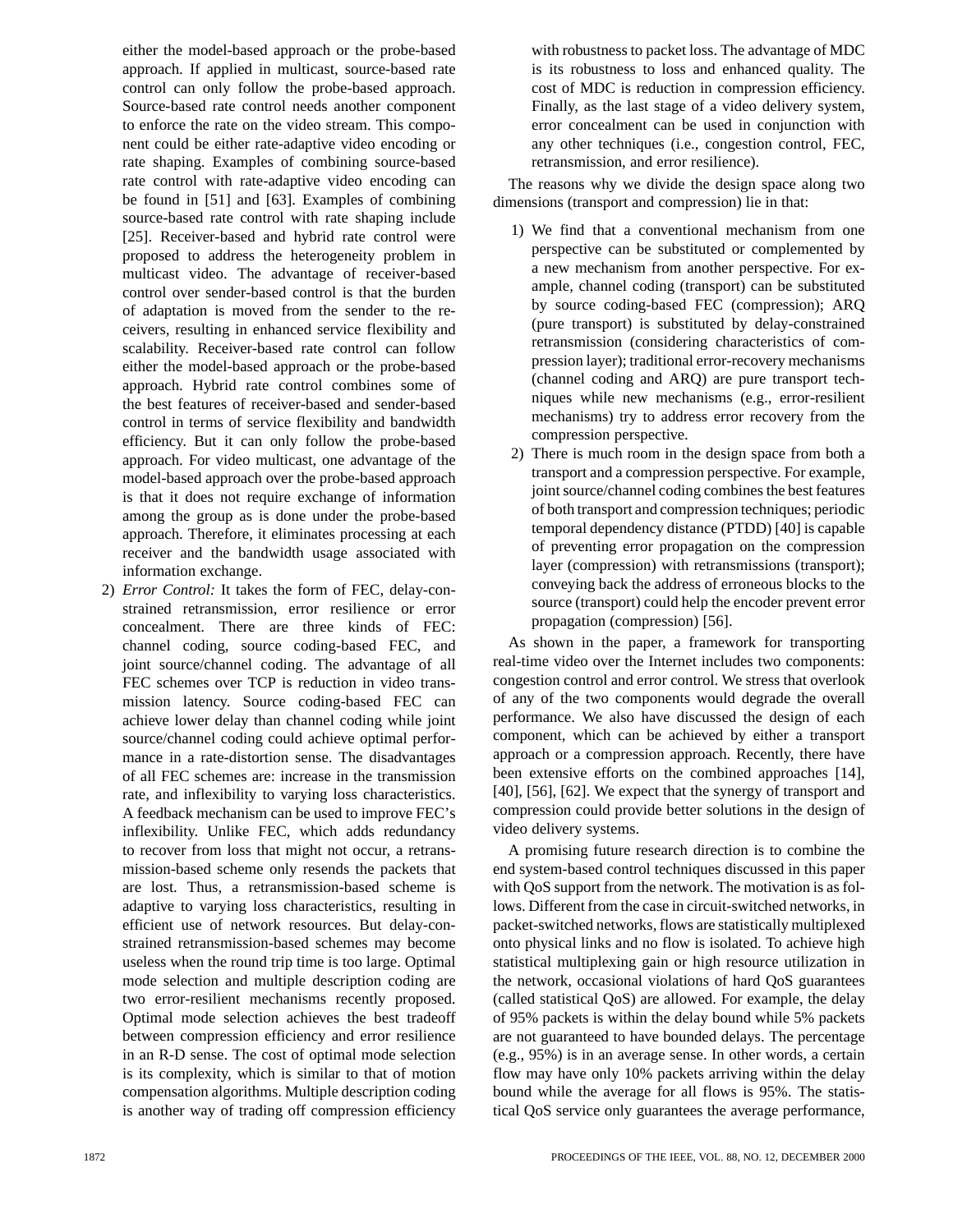rather than the performance for each flow. In this case, if the end system-based control is employed for each video stream, higher presentation quality can be achieved since the end system-based control is capable of adapting to the short-term violations.

As a final note, we would like to point out that each scheme has a tradeoff between cost/complexity and performance. We have identified a design space that can be explored by video application designers and have provided insights on the tradeoffs of each mechanism in the design space. Designers can choose a scheme in the design space that meets the specific cost/performance objectives.

#### ACKNOWLEDGMENT

The authors would like to thank the anonymous reviewers for their constructive comments, which helped to improve the presentation of this paper.

#### **REFERENCES**

- [1] A. Albanese, J. Blömer, J. Edmonds, M. Luby, and M. Sudan, "Priority encoding transmission," *IEEE Trans. Inform. Theory*, vol. 42, pp. 1737–1744, Nov. 1996.
- [2] S. Blake, D. Black, M. Carlson, E. Davies, Z. Wang, and W. Weiss, "An architecture for differentiated services," *RFC 2475*, Dec. 1998. Internet Engineering Task Force.
- [3] J. -C. Bolot, T. Turletti, and I. Wakeman, "Scalable feedback control for multicast video distribution in the Internet," in *Proc. ACM SIG-COMM'94*, London, U.K., Sept. 1994, pp. 58–67.
- [4] J.-C. Bolot and T. Turletti, "Adaptive error control for packet video in the Internet," in *Proc. IEEE Int. Conf. Image Processing (ICIP'96)*, Lausanne, Switzerland, Sept. 1996, pp. 25–28.
- [5]  $\rightarrow$  "Experience with control mechanisms for packet video in the Internet," *ACM Computer Commun. Rev.*, vol. 28, Jan. 1998.
- [6] R. Braden, D. Clark, and S. Shenker, "Integrated services in the Internet architecture: An overview," *RFC 1633*, July 1994. Internet Engineering Task Force.
- [7] B. Braden, D. Black, J. Crowcroft, B. Davie, S. Deering, D. Estrin, S. Floyd, V. Jacobson, G. Minshall, C. Partridge, L. Peterson, K. Ramakrishnan, S. Shenker, J. Wroclawski, and L. Zhang, "Recommendations on queue management and congestion avoidance in the internet," *RFC 2309*, Apr. 1998. Internet Engineering Task Force.
- [8] S. Y. Cheung, M. Ammar, and X. Li, "On the use of destination set grouping to improve fairness in multicast video distribution," in *Proc. IEEE INFOCOM'96*, San Francisco, CA, Mar. 1996, pp. 553–560.
- [9] T. Chiang and Y.-Q. Zhang, "A new rate control scheme using quadratic rate distortion model," *IEEE Trans. Circuits Syst. Video Technol.*, vol. 7, pp. 246–250, Feb. 1997.
- [10] P. A. Chou, "Joint source/channel coding: a position paper," presented at the Proc. NSF Workshop on Source-Channel Coding, San Diego, CA, Oct. 1999.
- [11] D. Clark, S. Shenker, and L. Zhang, "Supporting real-time applications in an integrated services packet network: Architecture and mechanisms," in *Proc. ACM SIGCOMM'92*, Baltimore, MD, Aug. 1992.
- [12] G. Cote and F. Kossentini, "Optimal intra coding of blocks for robust" video communication over the Internet," *EUROSIP Image Communication (Special Issue on Real-time Video over the Internet)*, vol. 15, pp. 25–34, Sept. 1999.
- [13] T. Cover and J. Thomas, *Elements of Information Theory*. New York: Wiley, 1991.
- [14] G. Davis and J. Danskin, "Joint source and channel coding for Internet image transmission," in *Proc. SPIE Conf. Wavelet Applications of Digital Image Processing XIX*, Denver, CO, Aug. 1996.
- [15] B. J. Dempsey, J. Liebeherr, and A. C. Weaver, "On retransmission-based error control for continuous media traffic in packet-switching networks," *Computer Networks and ISDN Syst.*, vol. 28, pp. 719–736, Mar. 1996.
- [16] W. Ding and B. Liu, "Rate control of MPEG video coding and recording by rate-quantization modeling," *IEEE Trans. Circuits Syst. Video Technol.*, vol. 6, pp. 12–20, Feb. 1996.
- [17] W. Ding, "Joint encoder and channel rate control of VBR video over ATM networks," *IEEE Trans. Circuits Syst. Video Technol.*, vol. 7, pp. 266–278, Apr. 1997.
- [18] A. Eleftheriadis and D. Anastassiou, "Meeting arbitrary QoS constraints using dynamic rate shaping of coded digital video," in *Proc. IEEE Int. Workshop Network and Operating System Support for Digital Audio and Video (NOSSDAV'95)*, Apr. 1995, pp. 95–106.
- [19] S. Floyd and K. Fall, "Promoting the use of end-to-end congestion control in the Internet," *IEEE/ACM Trans. Networking*, vol. 7, pp. 458–472, Aug. 1999.
- [20] M. Ghanbari, "Cell-loss concealment in ATM video codes," *IEEE Trans. Circuits Syst. Video Technol.*, vol. 3, pp. 238–247, June 1993.
- [21] J. Hagenauer, "Source-controlled channel decoding," *IEEE Trans. Commun.*, vol. 43, pp. 2449–2457, Sept. 1995.
- [22] M. Hemy, U. Hengartner, P. Steenkiste, and T. Gross, "MPEG system streams in best-effort networks," in *Proc. IEEE Packet Video'99*, New York, Apr. 26–27, 1999.
- [23] C. Y. Hsu, A. Ortega, and A. R. Reibman, "Joint selection of source and channel rate for VBR transmission under ATM policing constraints," *IEEE J. Select. Areas Commun.*, vol. 15, pp. 1016–1028, Aug. 1997.
- [24] ISO/IEC JTC 1/SC 29/WG 11, "Information technology—Coding of audio-visual objects, part 1: Systems, part 2: Visual, part 3: Audio," FCD 14496, Dec. 1998.
- [25] S. Jacobs and A. Eleftheriadis, "Streaming video using TCP flow control and dynamic rate shaping," *J. Visual Commun. Image Representation*, vol. 9, pp. 211–222, Sept. 1998.
- [26] V. Jacobson, "Congestion avoidance and control," in *Proc. ACM SIGCOMM'88*, Aug. 1988, pp. 314–329.
- [27] V. Jacobson, K. Nichols, and K. Poduri, "An expedited forwarding PHB," *RFC 2598*, June 1999. Internet Engineering Task Force.
- [28] J. Lee and B. W. Dickenson, "Rate-distortion optimized frame type selection for MPEG encoding," *IEEE Trans. Circuits Syst. Video Technol.*, vol. 7, pp. 501–510, June 1997.
- [29] X. Li, S. Paul, P. Pancha, and M. H. Ammar, "Layered video multicast with retransmissions (LVMR): Evaluation of error recovery schemes," in *Proc. IEEE Int. Workshop Network and Operating System Support for Digital Audio and Video (NOSSDAV'97)*, May 1997, pp. 161–172.
- [30] X. Li, S. Paul, and M. H. Ammar, "Layered video multicast with retransmissions (LVMR): Evaluation of hierarchical rate control," in *Proc. IEEE INFOCOM'98*, vol. 3, Mar. 1998, pp. 1062–1072.
- [31] F. C. Martins, W. Ding, and E. Feig, "Joint control of spatial quantization and temporal sampling for very low bit-rate video," in *Proc. IEEE Int. Conf. Acoust., Speech, Signal Processing (ICASSP'96)*, vol. 4, May 1996, pp. 2072–2075.
- [32] N. Maxemchuk, K. Padmanabhan, and S. Lo, "A cooperative packet recovery protocol for multicast video," in *Proc. IEEE Int. Conf. Network Protocols (ICNP'97)*, Oct. 1997, pp. 259–266.
- [33] S. McCanne, V. Jacobson, and M. Vetterli, "Receiver-driven layered multicast," in *Proc. ACM SIGCOMM'96*, Aug. 1996, pp. 117–130.
- [34] J. Mogul and S. Deering, "Path MTU discovery," *RFC 1191*, Nov. 1990. Internet Engineering Task Force.
- [35] K. Nichols, V. Jacobson, and L. Zhang, "A two-bit differentiated services architecture for the Internet," *RFC 2638*, July 1999. Internet Engineering Task Force.
- [36] A. Ortega and K. Ramchandran, "Rate-distortion methods for image and video compression," *IEEE Signal Processing Mag.*, pp. 74–90, Nov. 1998.
- [37] M. Podolsky, M. Vetterli, and S. McCanne, "Limited retransmission of real-time layered multimedia," in *Proc. IEEE Workshop Multimedia Signal Processing*, Dec. 1998, pp. 591–596.
- [38] M. Podolsky, K. Yano, and S. McCanne, "A RTCP-based retransmission protocol for unicast RTP streaming multimedia," Internet draft, Internet Engineering Task Force, Oct. 1999. Work in progress.
- [39] K. R. Rao, "MPEG-4—The emerging multimedia standard," in *Proc. IEEE Int. Caracas Conf. Devices, Circuits Syst.*, Mar. 1998, pp. 153–158.
- [40] I. Rhee, "Error control techniques for interactive low-bit-rate video transmission over the Internet," in *Proc. ACM SIGCOMM'98*, Vancouver, Canada, Aug. 1998.
- [41] H. Schulzrinne, S. Casner, R. Frederick, and V. Jacobson, "RTP: A transport protocol for real-time applications," *RFC 1889*, Jan. 1996. Internet Engineering Task Force.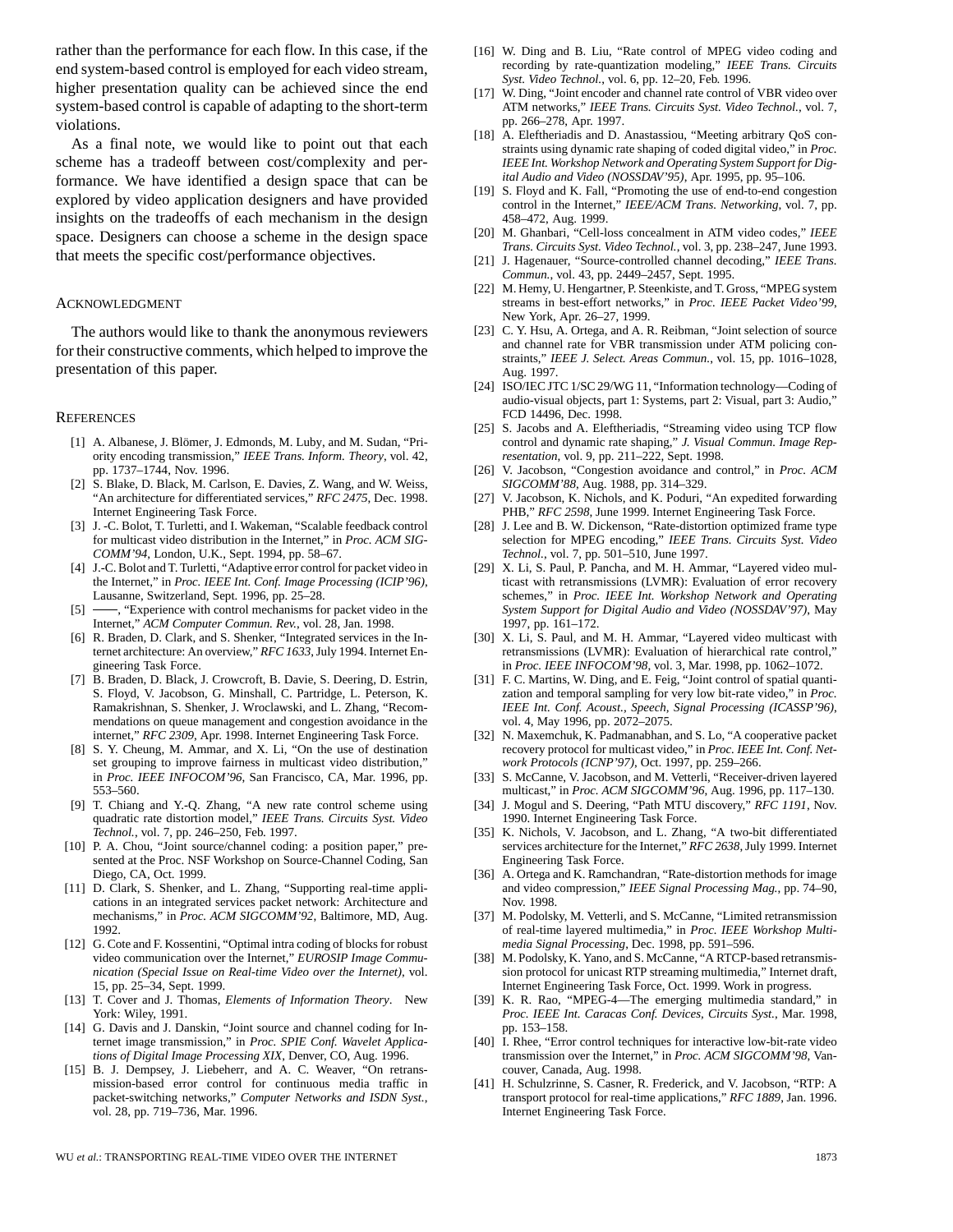- [42] S. Shenker, C. Partridge, and R. Guerin, "Specification of guaranteed quality of service," *RFC 2212*, Sept. 1997. Internet Engineering Task Force.
- [43] C. E. Shannon, "A mathematical theory of communication," *Bell Syst. Tech. J.*, vol. 27, 1948.
- [44] H. M. Smith, M. W. Mutka, and E. Torng, "Bandwidth allocation for layered multicasted video," in *Proc. IEEE Int. Conf. Multimedia Computing Syst.*, vol. 1, June 1999, pp. 232–237.
- [45] K. Sripanidkulchai and T. Chen, "Network-adaptive video coding and transmission," in *SPIE Proc. Visual Communications and Image Processing (VCIP'99)*, San Jose, CA, Jan. 1999.
- [46] G. J. Sullivan and T. Wiegand, "Rate-distortion optimization for video compression," *IEEE Signal Processing Mag.*, pp. 74–90, Nov. 1998.
- [47] H. Sun and W. Kwok, "Concealment of damaged block transform coded images using projection onto convex sets," *IEEE Trans. Image Processing*, vol. 4, pp. 470–477, Apr. 1995.
- [48] H. Sun, W. Kwok, M. Chien, and C. H. J. Ju, "MPEG coding performance improvement by jointly optimizing coding mode decision and rate control," *IEEE Trans. Circuits Syst. Video Technol.*, vol. 7, pp. 449–458, June 1997.
- [49] R. Talluri, "Error-resilience video coding in the ISO MPEG-4 standard," *IEEE Commun. Mag.*, pp. 112–119, June 1998.
- [50] W. Tan and A. Zakhor, "Multicast transmission of scalable video using receiver-driven hierarchical FEC," in *Proc. Packet Video*, New York, Apr. 1999.
- [51]  $\rightarrow$  "Real-time Internet video using error resilient scalable compression and TCP-friendly transport protocol," *IEEE Trans. Multimedia*, vol. 1, pp. 172–186, June 1999.
- [52] T. Turletti and C. Huitema, "Videoconferencing on the Internet," *IEEE/ACM Trans. Networking*, vol. 4, pp. 340–351, June 1996.
- [53] T. Turletti, S. Parisis, and J. Bolot. (1997, Nov.) Experiments with a layered transmission scheme over the Internet. INRIA Tech. Rep. [Online]. Available: http://www.inria.fr/RRRT/RR-3296.html
- [54] A. Vetro, H. Sun, and Y. Wang, "MPEG-4 rate control for multiple video objects," *IEEE Trans. Circuits Syst. Video Technol.*, vol. 9, pp. 186–199, Feb. 1999.
- [55] L. Vicisano, L. Rizzo, and J. Crowcroft, "TCP-like congestion control for layered multicast data transfer," in *Proc. IEEE IN-FOCOM'98*, vol. 3, Mar. 1998, pp. 996–1003.
- [56] J.-T. Wang and P.-C. Chang, "Error-propagation prevention technique for real-time video transmission over ATM networks," *IEEE Trans. Circuits Syst. Video Technol.*, vol. 9, no. 3, 1999.
- [57] X. Wang and H. Schulzrinne, "Comparison of adaptive Internet multimedia applications," *IEICE Trans. Commun.*, vol. E82-B, pp. 806–818, June 1999.
- [58] Y. Wang, Q.-F. Zhu, and L. Shaw, "Maximally smooth image recovery in transform coding," *IEEE Trans. Commun.*, vol. 41, pp. 1544–1551, Oct. 1993.
- [59] Y. Wang, M. T. Orchard, and A. R. Reibman, "Multiple description image coding for noisy channels by pairing transform coefficients," in *Proc. IEEE Workshop Multimedia Signal Processing*, June 1997, pp. 419–424.
- [60] Y. Wang and Q.-F. Zhu, "Error control and concealment for video communication: A review," *Proc. IEEE*, vol. 86, pp. 974–997, May 1998.
- [61] T. Weigand, M. Lightstone, D. Mukherjee, T. G. Campbell, and S. K. Mitra, "Rate-distortion optimized mode selection for very low bit-rate video coding and the emerging H.263 standard," *IEEE Trans. Circuits Syst. Video Technol.*, vol. 6, pp. 182–190, Apr. 1996.
- [62] D. Wu, Y. T. Hou, B. Li, W. Zhu, Y.-Q. Zhang, and H. J. Chao, "An end-to-end approach for optimal mode selection in Internet video communication: theory and application," *IEEE J. Select. Areas Commun.*, vol. 18, pp. 977–995, June 2000.
- [63] D. Wu, Y. T. Hou, W. Zhu, H.-J. Lee, T. Chiang, Y.-Q. Zhang, and H. J. Chao, "On end-to-end architecture for transporting MPEG-4 video over the Internet," *IEEE Trans. Circuits Syst. Video Technol.*, vol. 10, pp. 923–941, Sept. 2000.
- [64] X. R. Xu, A. C. Myers, H. Zhang, and R. Yavatkar, "Resilient multicast support for continuous-media applications," in *Proc. IEEE Int. Workshop Network and Operating System Support for Digital Audio and Video (NOSSDAV'97)*, May 1997, pp. 183–194.
- [65] L. Zhang, S. Deering, D. Estrin, S. Shenker, and D. Zappala, "RSVP: A new resource ReSerVation protocol," *IEEE Network*, vol. 7, pp. 8–18, Sept. 1993.
- [66] R. Zhang, S. L. Regunathan, and K. Rose, "Video coding with optimal inter/intra-mode switching for packet loss resilience," *IEEE J. Select. Areas Commun.*, vol. 18, pp. 966–976, June 2000.
- [67] Z.-L. Zhang, S. Nelakuditi, R. Aggarwa, and R. P. Tsang, "Efficient server selective frame discard algorithms for stored video delivery over resource constrained networks," in *Proc. IEEE INFOCOM'99*, New York, Mar. 1999, pp. 472–479.



**Dapeng Wu** (Student Member, IEEE) received the B.E. degree from Huazhong University of Science and Technology, Wuhan, China, and the M.E. degree from Beijing University of Posts and Telecommunications, Beijing, China, both in electrical engineering, in 1990 and 1997, respectively.

From July 1997 to December 1999, he conducted graduate research at Polytechnic University, Brooklyn, NY. Since January 2000, he has been pursuing the Ph.D. degree in electrical en-

gineering at Carnegie Mellon University, Pittsburgh, PA. During the summers of 1998, 1999, and 2000, he conducted research at Fujitsu Laboratories of America, Sunnyvale, CA, on architectures and traffic management algorithms in integrated services (IntServ) networks and differentiated services (DiffServ) Internet for multimedia applications. His current interests are in the areas of rate control and error control for video communications over the Internet and wireless networks, and next-generation Internet architecture, protocols, and implementations for integrated and differentiated services.

Mr. Wu is a student member of the ACM.



**Yiwei Thomas Hou** (Member, IEEE) received the B.E. degree (*summa cum laude*) from the City College of New York in 1991, the M.S. degree from Columbia University, New York, in 1993, and the Ph.D. degree from Polytechnic University, Brooklyn, NY, in 1997, all in electrical engineering.

He was awarded a five-year National Science Foundation Graduate Research Traineeship for pursuing the Ph.D. degree in high-speed networking and was the recipient of the Alexander

Hessel award for outstanding Ph.D. dissertation (1997–1998 academic year) from Polytechnic University. While a graduate student, he worked at AT&T Bell Labs, Murray Hill, NJ, during the summers of 1994 and 1995, on internetworking of IP and ATM networks; he conducted research at Bell Labs, Lucent Technologies, Holmdel, NJ, during the summer of 1996, on fundamental problems on network traffic management. Since September 1997, he has been a Research Scientist at Fujitsu Laboratories of America, Sunnyvale, CA. His current research interests are in the areas of scalable architecture, protocols, and implementations for differentiated services Internet; terabit switching; and quality of service (QoS) support for multimedia over IP networks. He has authored or coauthored more than 50 refereed papers in the above areas, including more than 20 papers in major international archival journals.

Dr. Hou received several awards from Fujitsu Laboratories of America for intellectual property contributions. He is a member of the ACM, Sigma Xi, and the New York Academy of Sciences.